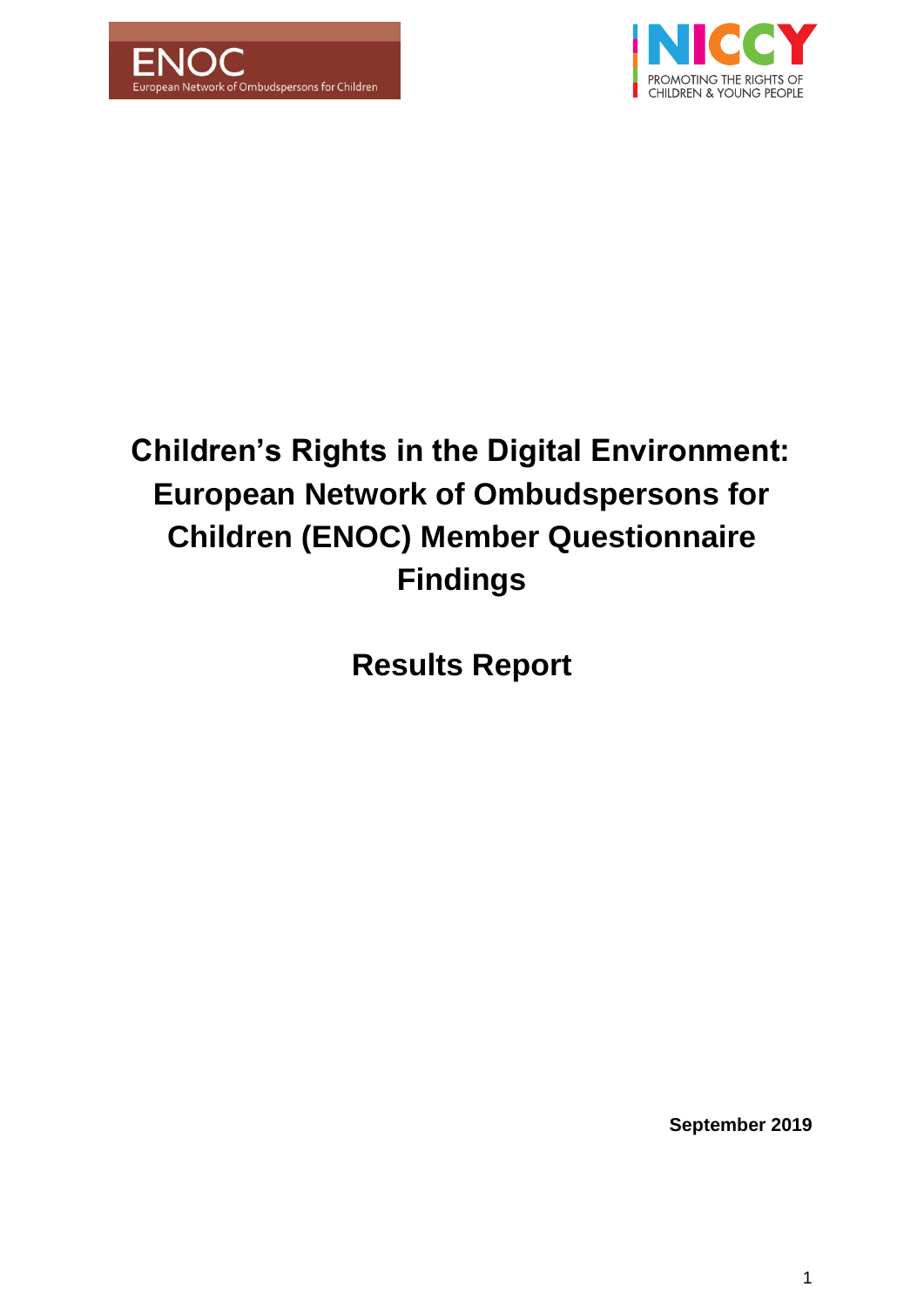

# **Introduction**

In 2019 the theme of ENOC's Statement was agreed as children's rights in the digital environment. The purpose of ENOC's annual Statement is to make recommendations which will support the respect, promotion and fulfilment of children's rights with regard to the United Nations Convention on the Rights of the Child and its founding principles.

In order to ensure that the Statement fully reflects the experiences, views and advice of ENOC membership, a questionnaire was distributed to Members to inform the Statement drafting process. The content of the questionnaire drew on the principles and measures outlined in the Recommendation of the Committee of Ministers to member States on guidelines to respect, protect and fulfil the rights of the child in the digital environment (CM/Rec(2018)7). This document provides an overview of the range of protections and positive measures which ENOC Members report are currently in place as well as those areas where improvement is needed in order to properly respect promote and fulfil children's rights in the digital environment.

#### **Overview of Responses**

-

In total 26 Members<sup>1</sup> responded to the survey and as the table below shows this included a good response from Eastern European, Scandinavian and Mediterranean countries. Two of the four jurisdictions of the UK responded, as did Ireland.

| Albania                  | Malta                  |
|--------------------------|------------------------|
| Azerbaijan               | Montenegro             |
| Belgium (Flemish Region) | <b>Netherlands</b>     |
| Bosnia-Herzegovina       | Northern Ireland       |
| Cyprus                   | Norway                 |
| <b>Denmark</b>           | Poland                 |
| Estonia                  | Serbia                 |
| Finland                  | Slovakia               |
| France                   | Spain (Basque Country) |
| Ireland                  | Spain (Catalonia)      |

 $1$  Please note that where graphs do not add up to 26 this is due to not all respondents providing an answer for each question.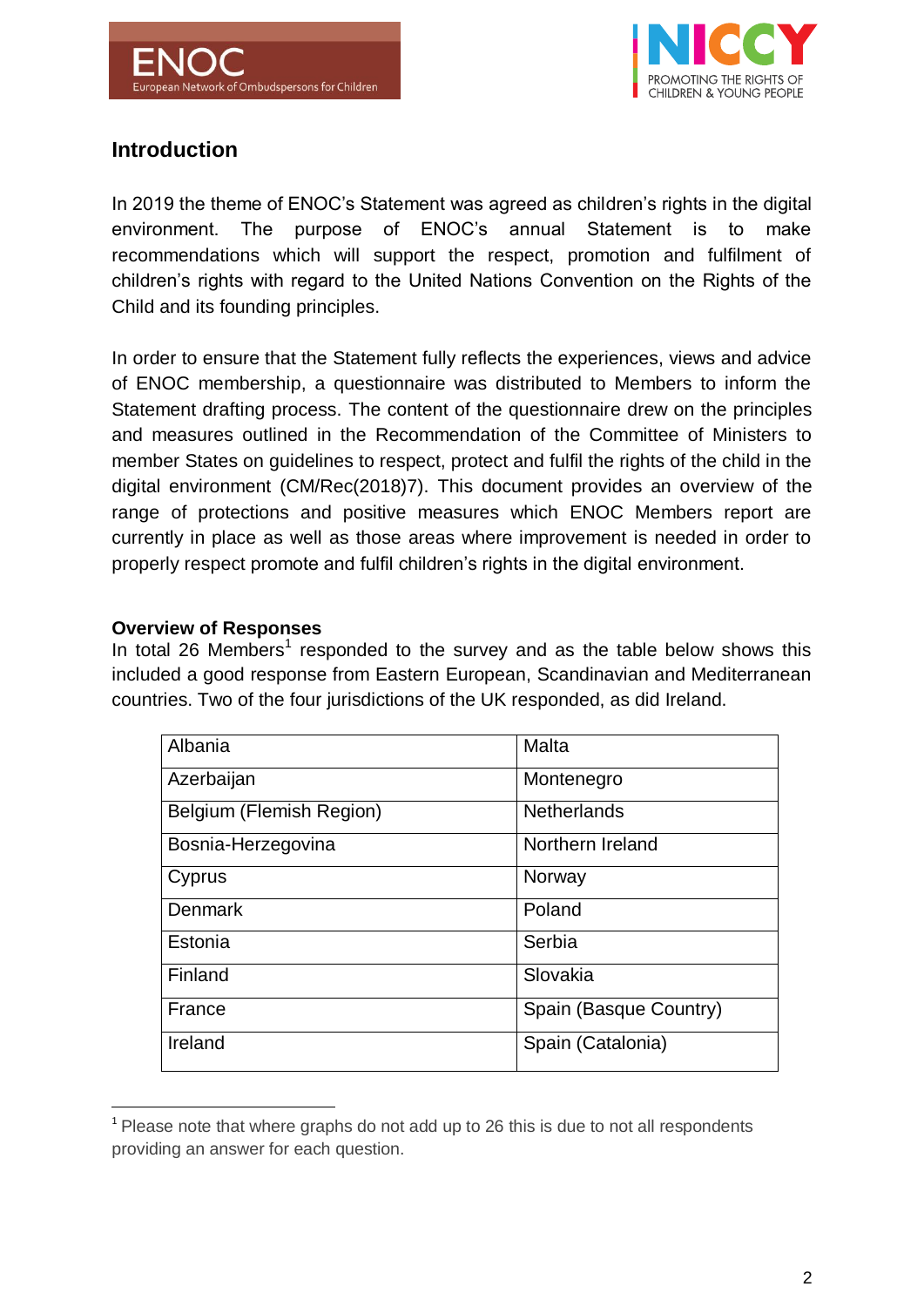



| Italy      | Ukraine |
|------------|---------|
| Latvia     | Wales   |
| Lithuania  |         |
| Luxembourg |         |

Survey results are reported below across the areas included in the questionnaire: Understanding of the digital environment; National frameworks; National cooperation; Reporting and remedies; International co-operation; and Advice of ENOC Members.

# **Understanding of the digital environment**



## **1.1 Is there a recognised definition of the digital environment in your jurisdiction?**

There was a mixed response from ENOC Members in relation to whether there was a recognised definition of the digital environment in their jurisdiction. Of the 25 Members that responded to this question 12 reported that there was no recognised definition, eight stated that there was and five did not know.

Of those jurisdictions that had a recognised definition in place many respondents cited data protection, cybersecurity or child protection imperatives and few reported that definitions addressed the digital environment in its entirety.

The following are examples of definitions of the digital environment from those respondents that answered yes to this question.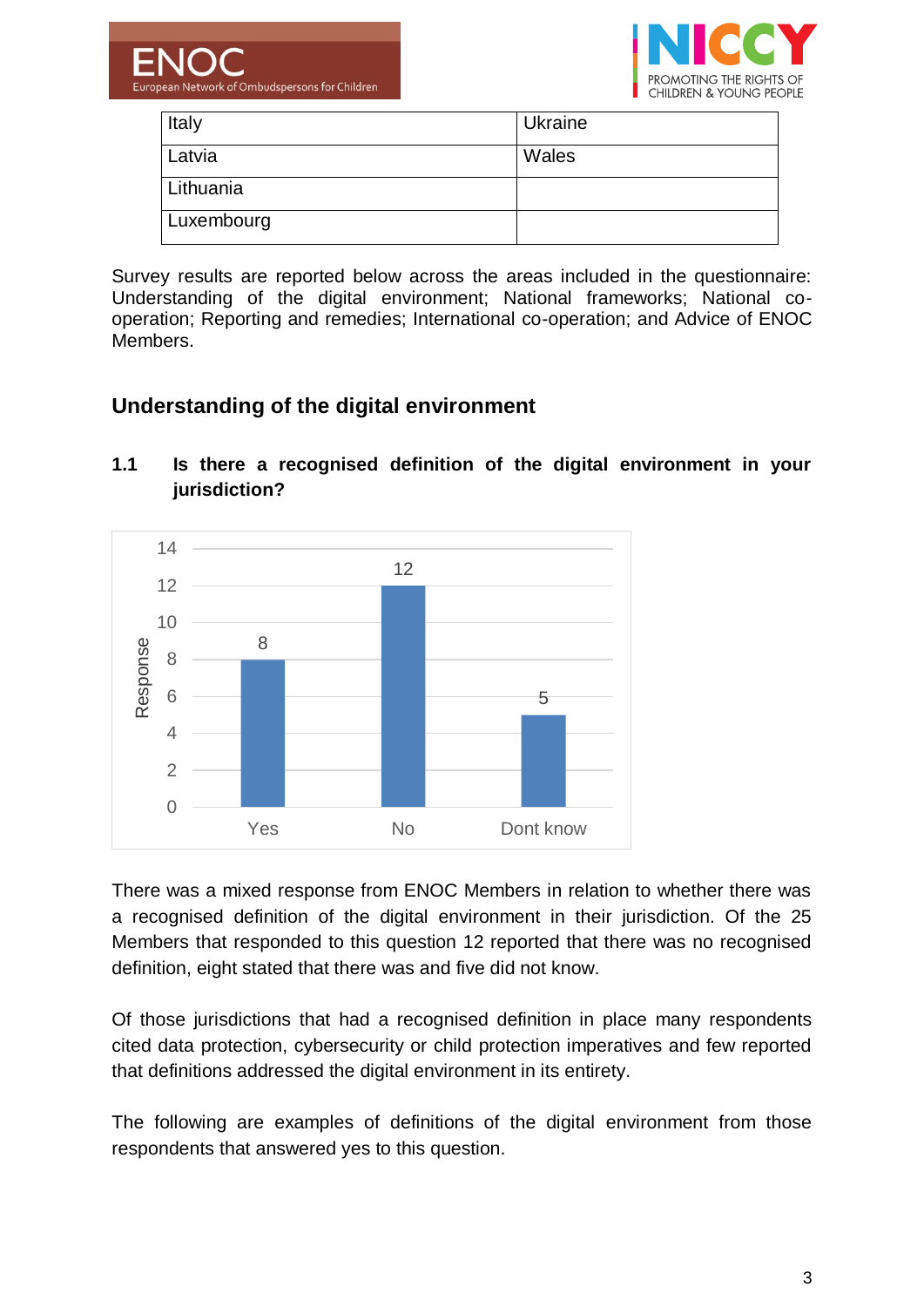

The total of digital resources (computers, software, storage, systems) used to manage an academic enterprise and support, enable or manage learning. (*Cyprus*)

Poland has a national cyber safety strategy 2017-2022.

According to the Law "On the Information, process of informing, protection of information", information technology is defined as system of methods and ways used during information processes, including application of computing and communication technique *(Azerbaijan)*

The Law of Ukraine "On the Basic Principles of Ensuring Cybersecurity of Ukraine" contains the definition of the cyber space. *(Ukraine)*

Other countries have indicated progress with defining the digital environment:

The Ministry of culture is working on a new definition based on the recommendation of the Council of Europe from July 2018. The Commissioner for Children participates in this process. (*Slovakia*)

# **1.2 In your jurisdiction is there government or other research on any or all of the following: Children's use of technology and online safety, child development/child health, mental health, parenting, and children's views and experiences in their use of digital technology?**

The majority of respondents (20 out of 23) reported that government or other research was available on aspects of digital technology, although there was variation in the types of research available. The most commonly cited research related to child protection and child safety online, internet use and devices in the home. A number of countries also referenced research on digital parenting including Estonia, Ireland and the Netherlands.

Some respondents also referred to a broader network of organisations or jurisdictions that provided greater capacity for producing research.

Wales noted that the UK has benefitted from a cross-jurisdictional study, the Millennium Cohort Study, which has been tracking a cohort of children across then UK since they were born in the year 2000. At age 14, they collected data on children's time use, which included use of technology.

The Safer Internet Centre was referenced by Italy, Latvia and the Netherlands and produces a wide range of research on different aspects of the digital world and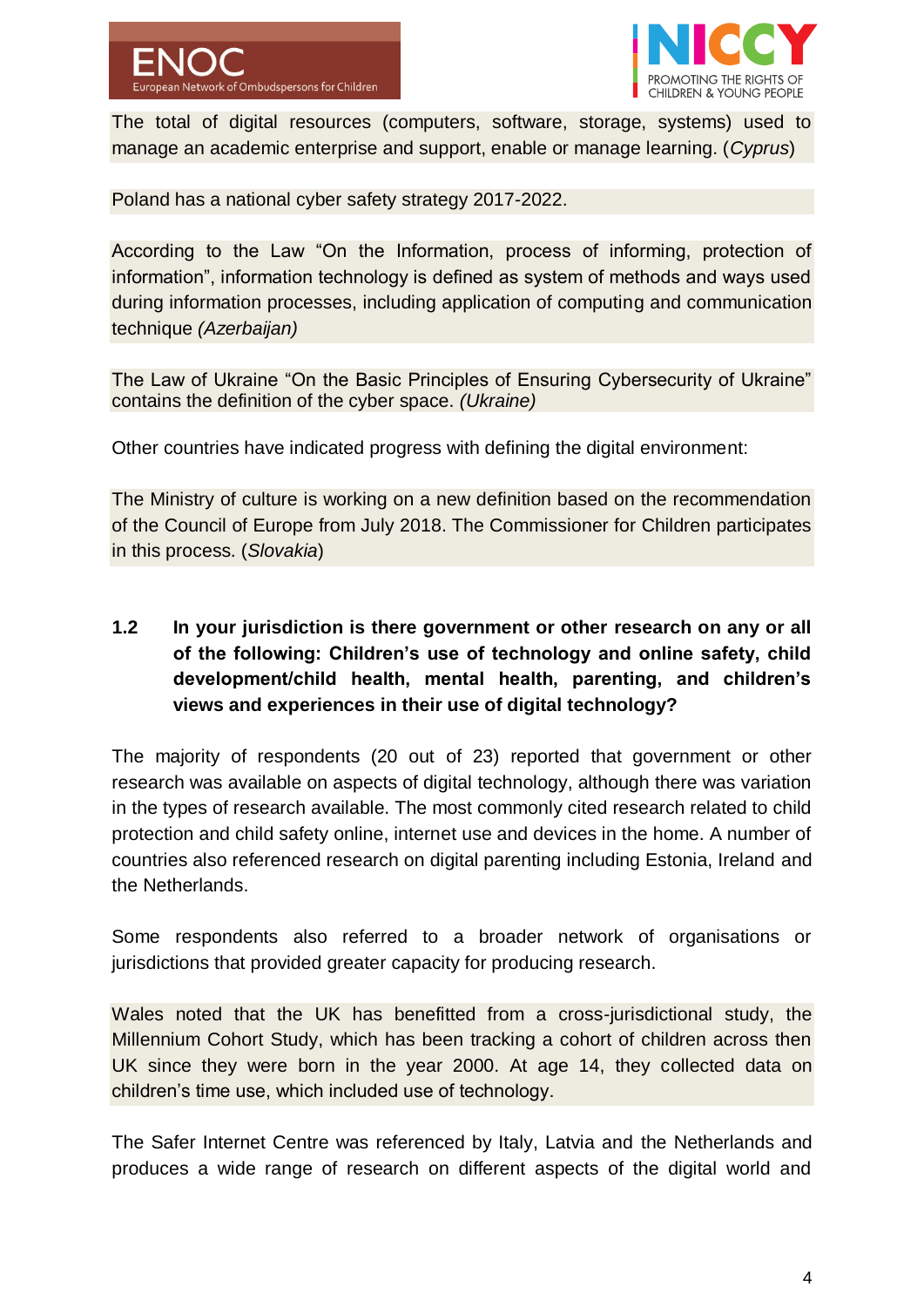



children and young people. The response from Malta noted:

The Office of the Commissioner for Children forms part of the Maltese Safer Internet Centre and therefore makes various remarks and recommendations with regard to children's digital rights.

In Luxembourg there are nationwide training workshops in schools provided by BEE SECURE. The trainers meet thousands of students, parents, teachers, citizens and older people each year and their experiences regarding problems, emerging trends and other observations are regularly recorded and reported.

There was very limited reference to research that considered child health and development and it is notable that most research cited by respondents is quantitative rather qualitative in nature. The limitations of this were highlighted by Norway in their response:

Mostly it is research on limited topics and the ombudsman considers it a problem that we have several topics we need more research on. It is also a problem that there is not much qualitative interdisciplinary research on children and the digital environment.

## **1.3 Has your office undertaken work, published reports and/or made recommendations in relation to the digital environment?**

The vast majority of responding ENOC Offices (23 out of 25) had undertaken some work in relation to the digital environment, this included:

- Publishing reports including annual reports, monitoring reports or corporate plans.
- Providing advice to government, responding to national surveys or government consultations.
- Collaborating with organisations working on this area, such as, the National Advisory Council for Online Safety, Safer Internet Centre, Council of Europe and ENOC.

# **2. National framework within your jurisdiction**

**2.1 Does your jurisdiction have a legal framework or specific legislation regarding the digital environment?**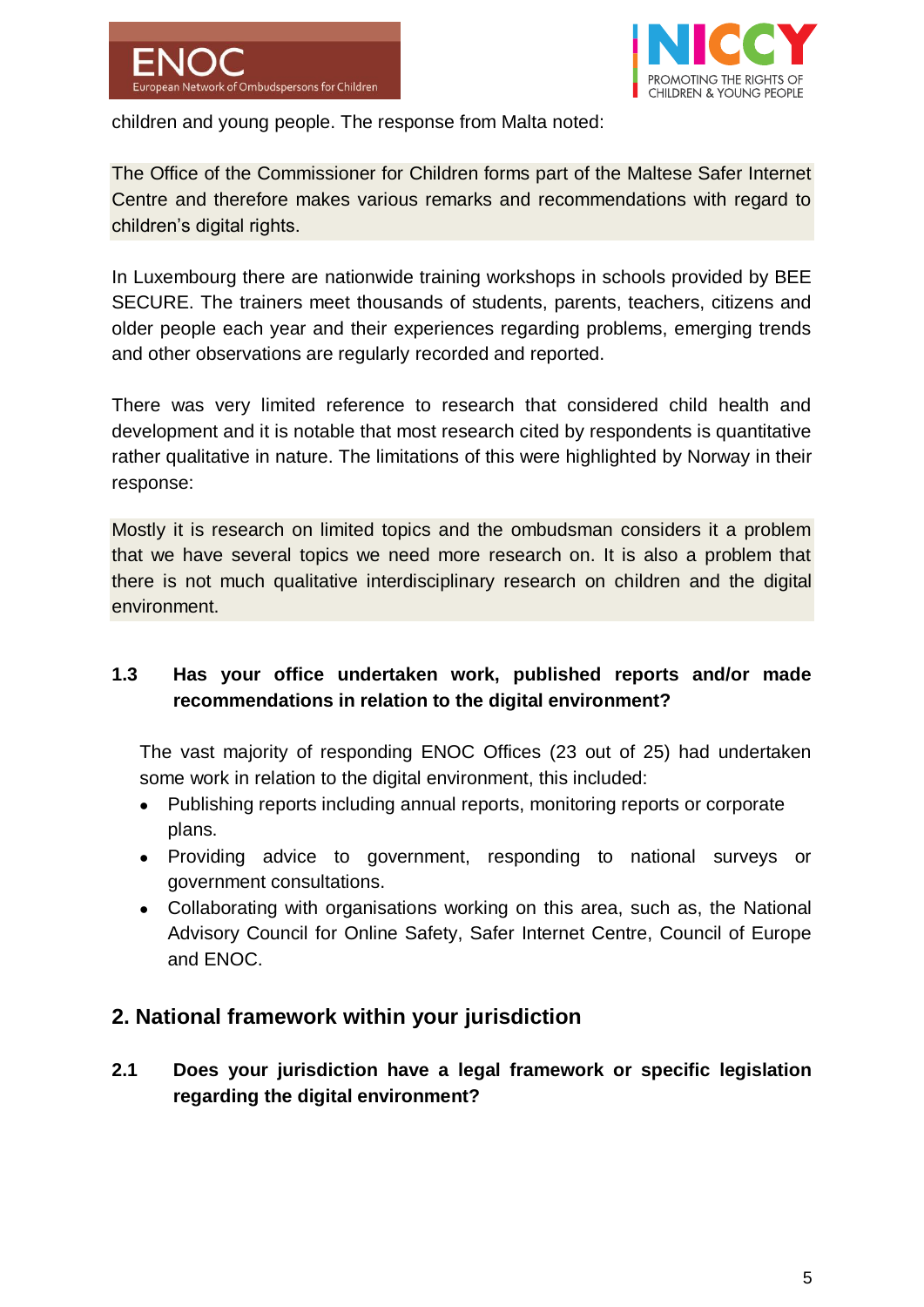

The majority of respondents (15 out of 23) reported that there was a legal framework or specific legislation in their jurisdiction. A range of legislation was referenced that related to aspects of the digital environment but for most countries there was not an all-encompassing one. Data protection, in particular GDPR, and modernisation of aspects of criminal law was the most commonly cited legislation. Some respondents referred to recent changes in the law or steps to reform legislation to take account of new issues coming to the police and courts, for instance, cyberbullying, sextortion and revenge porn.

In 2016, the French legal system reinforced existing laws on specific topics (increased fines by the CNIL in case of recurrence, increased sanctions for revenge porn, strengthened obligations for digital businesses regarding transparency and confidentiality), and created new provisions, such as a more protective "right to be forgotten" for children.

In March 2019, the Minister for Communications, Climate Action and Environment in Ireland announced that he is proposing to introduce a new Online Safety Act to improve online safety, including the protection of children online. Among the provisions that it is expected will be made in the Online Safety Act is for the establishment of an Online Safety Commissioner. A public consultation is currently underway.

No-one referred to how commonly used or effective the range of legislation in their jurisdiction was. A number of respondents did make the point that much of the legislation concerning the digital environment was general and not specifically for children and young people.

## **2.2 Does the legal framework, so far as possible, pursue restorative approaches and prevent criminalisation in relation to online peer to**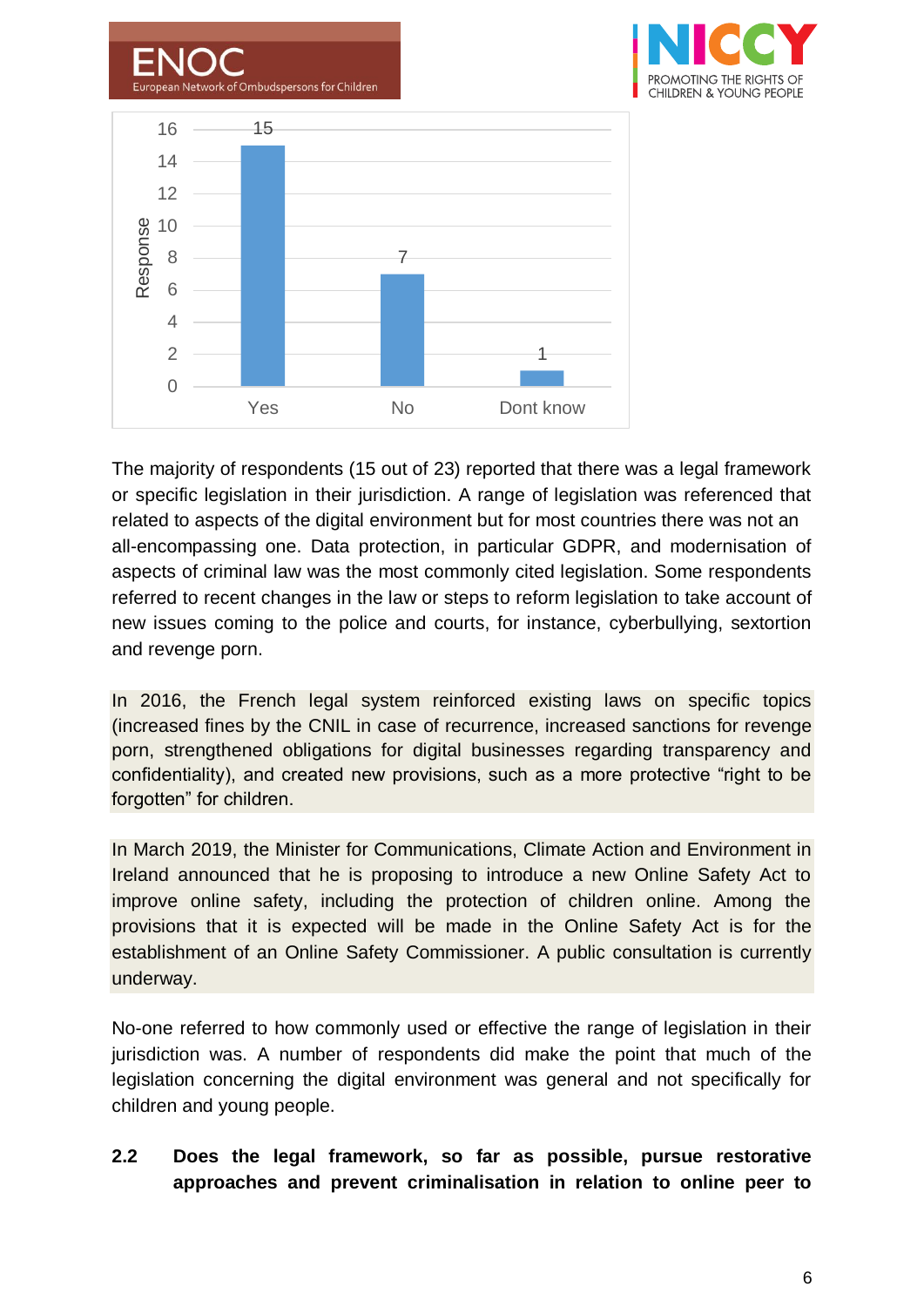



**peer violence and abuse? This may include 'sexting' and user generated images.**



There was a mixed response to the question of whether the legal frameworks across ENOC Members included restorative approaches and prevented criminalisation in relation to peer-to-peer behaviour in this context. Slightly over half of respondents (14 out of 25) indicated that restorative approaches or criminalization prevention were part of their legal framework, however nine indicated that it was not and two did not know.

In Catalan, the approaches to online violence and abuse are similar to the ones provided to similar crimes that can be take place offline. Penal Code has been modified to include some specific crimes on children using internet, telephone and other technologies, but not specifications on restorative and preventing practices. There are programmes to work mainly with children and teenagers on school environments to prevent online abuses and criminalisation (by police and education departments).

In the Netherlands, the attorney general of our Supreme Court advised the government to penalize sexting between teenagers, with the exception of teenagers who are romantically involved with each other. According to the Minister of Justice and security, sexting is normal and acceptable behaviour among modern-day teenagers and should thus not be penalized. Netherlands also has a programme for (potential) young offenders of cybercrime.

In Northern Ireland it was noted that although the legislative framework does not prevent criminalisation due to 'sexting', statutory agencies have stated their intention to prevent unnecessary prosecution. However, the Children's Commissioner has called for further reform.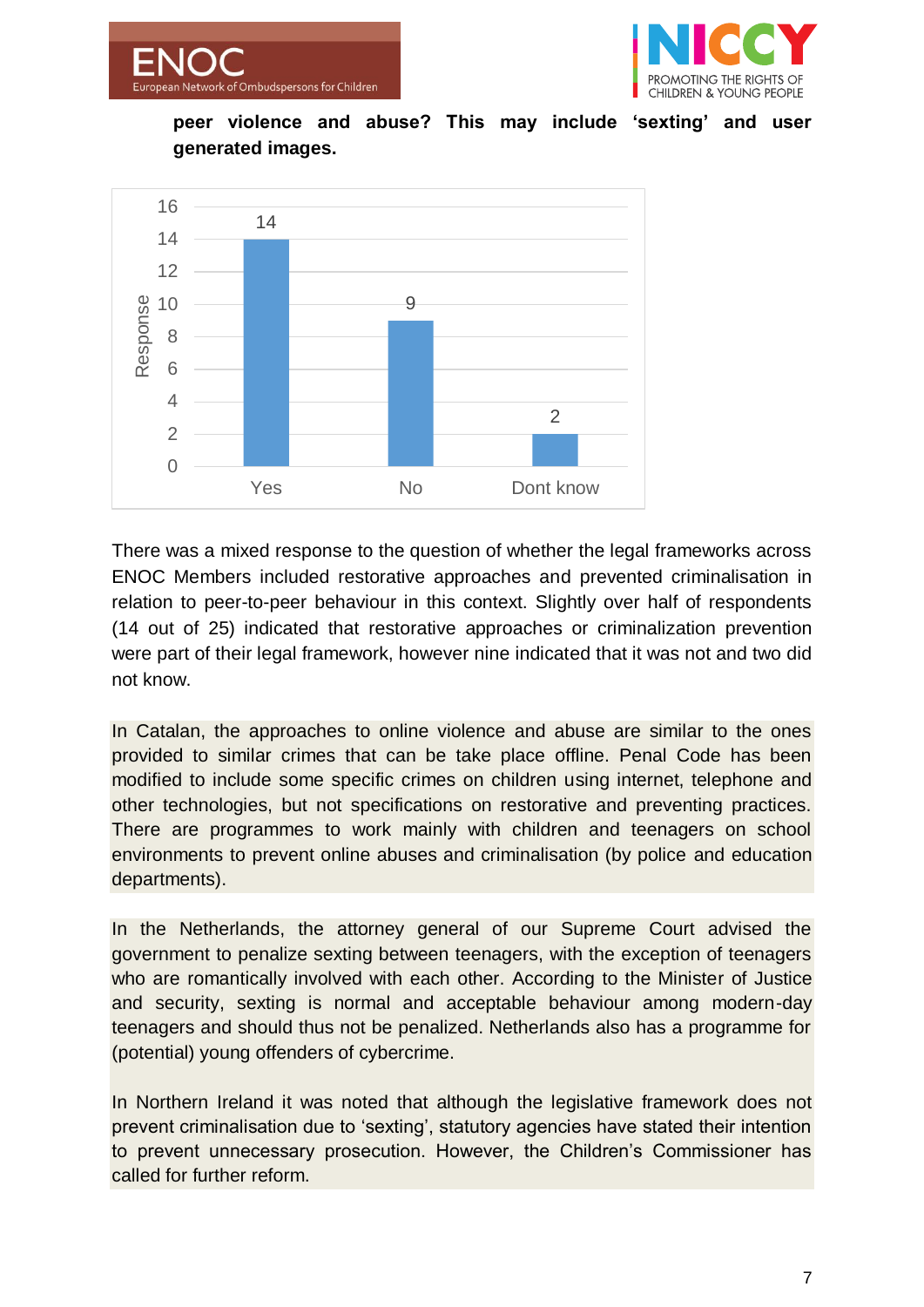



# **2.3 & 2.4 Does your jurisdiction have strategies/action plans/policies in place in relation to the digital environment? Do they address children's rights and best interests?**



The majority of responses (18 out of 23) indicated that there were strategies, action plans or polices in place in relation to the digital world. However, it was recognised that often reference to these or to actions were fragmented across a range of strategies or plans rather than being part of a single overall strategy, as articulated in the response below:

In France, there is no overall strategy on the subject of the digital environment, but sectoral strategies, such as the 2017 strategy to promote digital inclusion

(https://societenumerique.gouv.fr/strategie-nationale-pour-un-numerique-inclusif/) Most national strategies, however, have integrated the issue of the digital environment in relation with their specific subject, including strategies focused on children's rights.

For instance, the 2017 plan for action violence against children provides measures to prevent the exposure of children to pornography on digital supports.

Of the 18 responses, 12 indicated that they addressed children's rights and best interests.

In Serbia, the Cybercrime Strategy 2019-2023 recognizes fully children's rights and is based on the CRC and other international treaties on children's rights.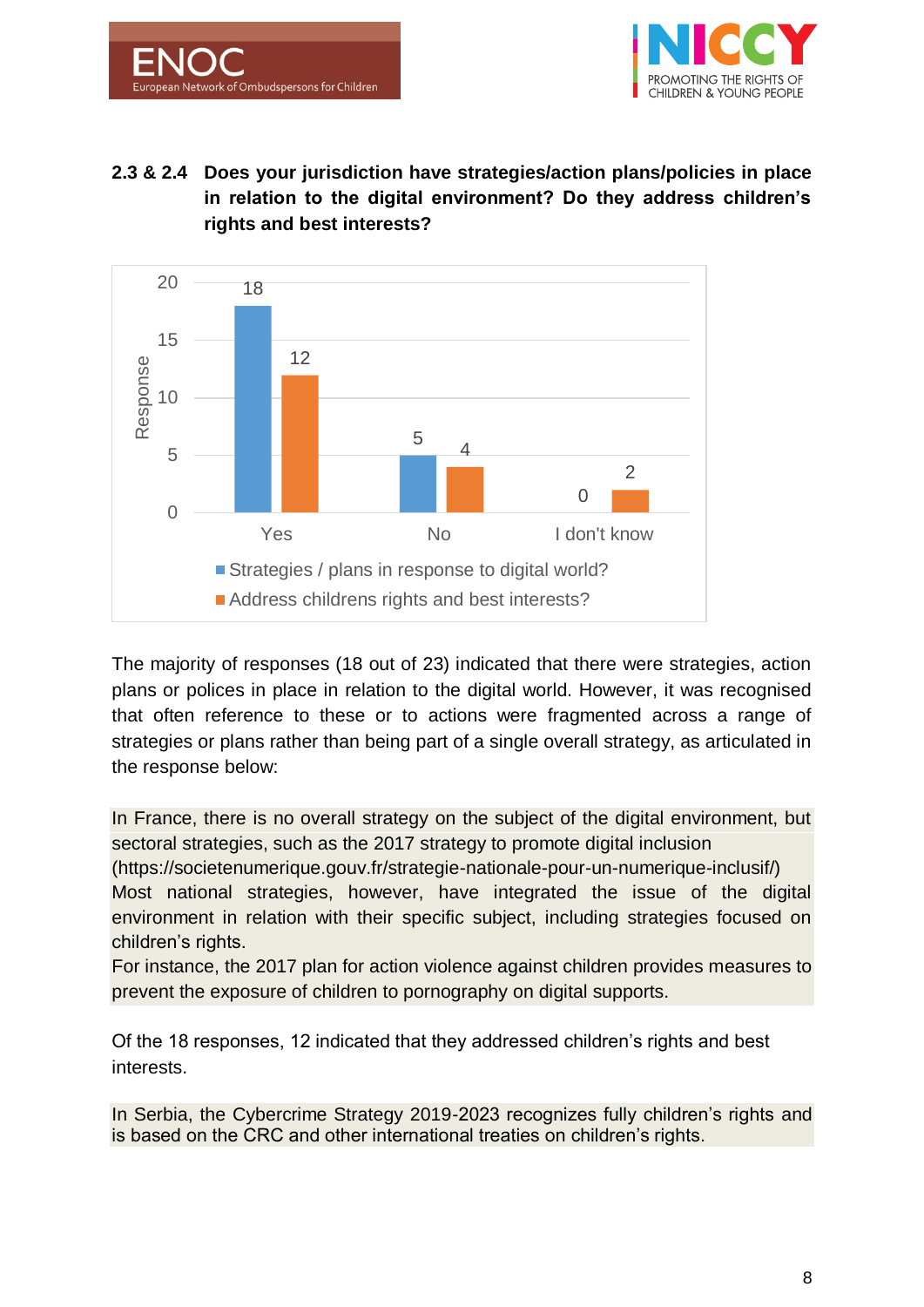



In Slovakia, best interests of the child and children's rights is one the main goals of the upcoming documents.

#### **2.5 Does the national framework include: identification of bodies to implement the strategy/action plan/policies; resources for implementation; engagement of stakeholders including children; and a review of implementation?**

In total 17 of 23 responses to this question indicated that a national framework was in place. In some countries, national action plans have a specific focus on children and young people but in others there was not. As already highlighted by respondents, the focus tends to be on specific aspects of the digital environment, most commonly online protection, rather than a more comprehensive plan.

In Italy, the national plan of action states that the Government "shall establish public initiatives to raise awareness on and to prevent online bullying, through the direct involvement of local social and educational services and in cooperation with schools. In the framework of the plan of action ... the Presidency of the Council of Ministers, in cooperation with the Ministry of Education, University and Research and the Authority for Communications shall develop, within the limits of the budget under the first sentence of paragraph 7, regular information campaigns to prevent and raise awareness about cyberbullying, to be published on the main media, the broadcast and printed press and private entities. Starting a year after entry into force of this law, the Minister of Education, University and Research shall submit to Parliament by 31 December each year a report on the outcome of the work of the Board of Experts for the Prevention and Fight Against Online Bullying under paragraph 1 above. For the purposes of enforcing the provisions of paragraph 5, a yearly budget of €50,000 starting in 2017 shall be allocated. This amount shall be made available by reducing the allocation for the years 2017, 2018 and 2019 of the current account special fund 2017-2019 of the "reserve and special funds" of the "available funds" of the Economy and Finance Ministry 2017 budget, partly using the provision of such Ministry. The Economy and Finance Minister may issue orders to make the necessary budget adjustments".

In Ireland, 'Better Outcomes, Brighter Futures' is the Irish Government's national policy framework for children and young people and covers the period 2014-2020. This policy framework makes a number of commitments in relation to children and the digital world. Commitments under Outcome 3 ('Safe and protected from harm') focus on supporting efforts to limit children's exposure to age-inappropriate behaviour online; supporting efforts to combat child sexual abuse, exploitation and trafficking; and promoting best practice by social media providers regarding privacy controls and reporting mechanisms with a view to better protecting children online.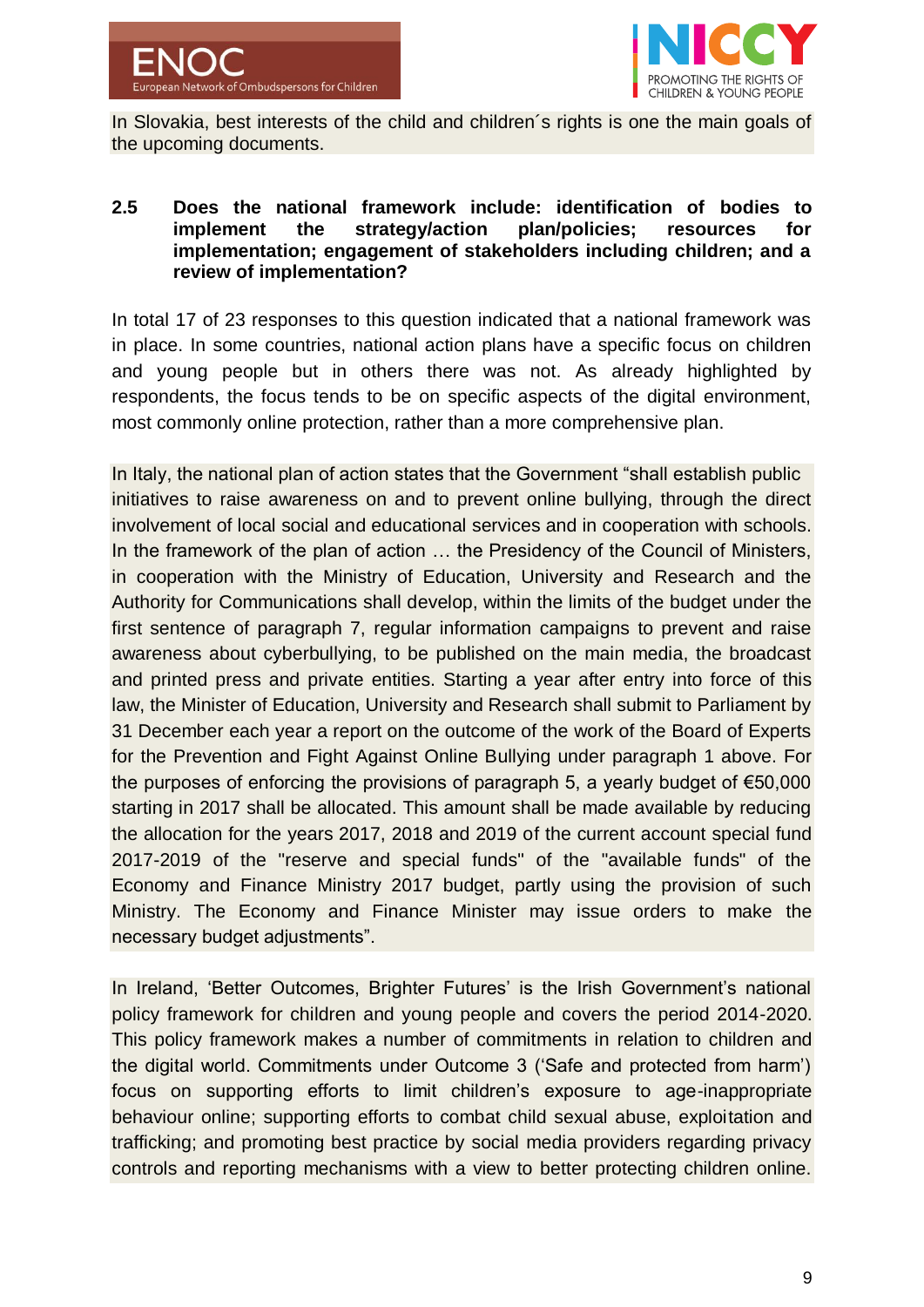

Outcome 5 ('Connected, respected and contributing to their world') includes a commitment to supporting youth organisations to provide quality assured information and support that responds to young people's needs, including online.

## **2.6 Vulnerable groups: Does this address the circumstances and needs of vulnerable groups, such as, children in care, children in rural areas, children with disabilities, children in detention settings, LGBT+ children?**

The majority of responses to this question (13 out of 19) reported that national strategies or action plans did not take account of the circumstances of vulnerable groups of children. In most cases where respondents indicated that a focus was given to children and young people in the national action plan, this tended to be for all children and young people, with no specific reference to or actions for 'vulnerable groups'.

Some responses however, including those from Malta, Montenegro and Poland noted that policies or services did take account of the needs of particular groups of children, such as, children in care, children with disabilities and children in rural areas.

# **2.7 Participation: Does the national framework address the role of the digital environment in promoting children's participation in local, national and global debates and recognise children as creators and distributors?**

Of the 21 responses to this question, over half (n=12) indicated that the national framework does not promote children's participation or recognize their role as creators and distributors of digital material. However, there were eight countries that indicated that this was happening while one did not know.

In Cyprus, under the National Strategy, the CYbersafety Youth Panel has been established, with members of the Cyprus Youth Parliament, the Cyprus European Youth Parliament, Commissioner's Young Advisors. The CYberSafety Youth Panel allows young people to express their views and exchange knowledge and experiences concerning their use of digital and online technologies, as well as tips on how to stay safe. They also advise on the strategy for the creative use of digital and online technologies with safety and responsibility, help create innovative resources and disseminate eSafety messages to their peers and other audiences.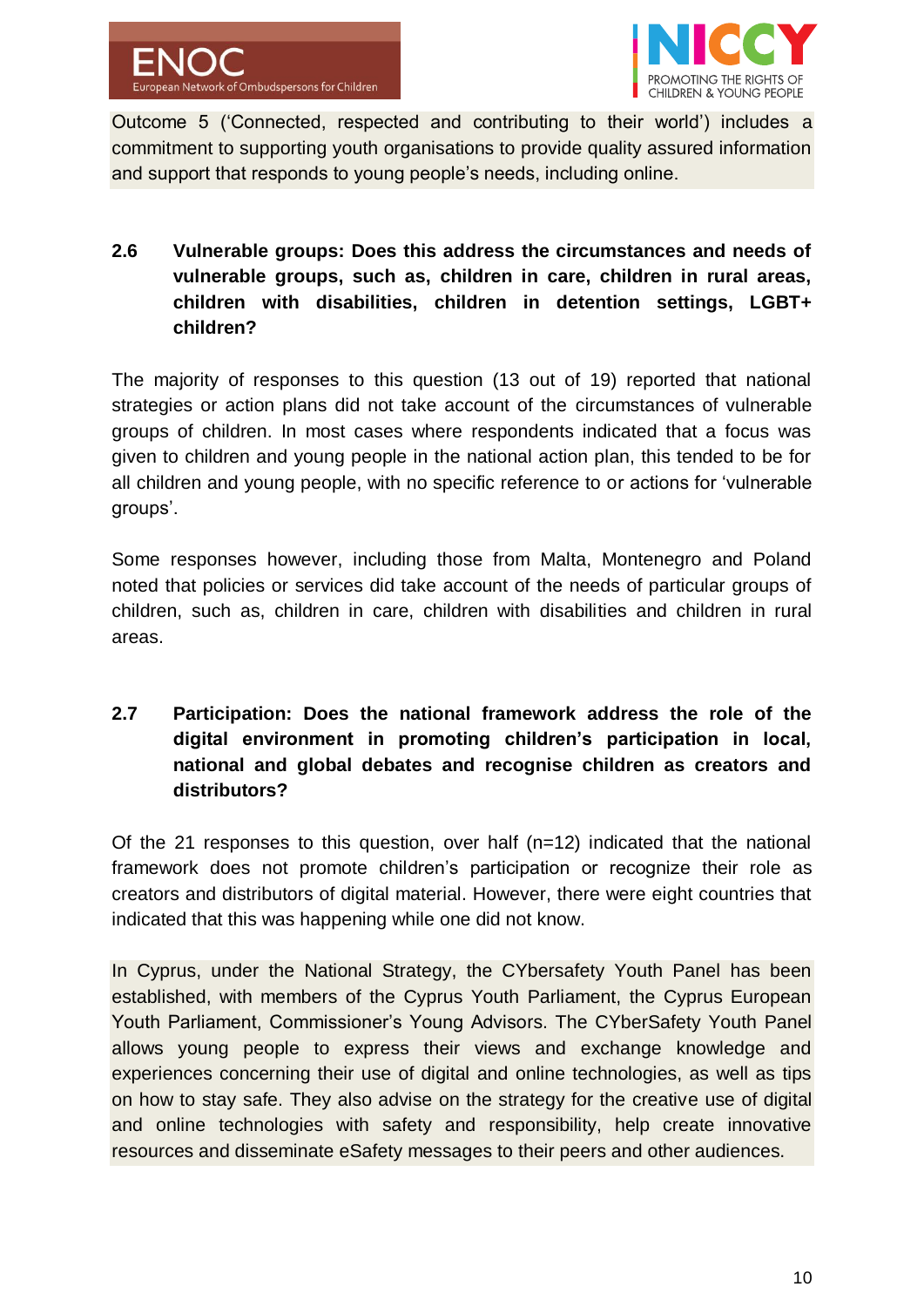



In Montenegro, promoting children's participation in policy is mainly only evidenced by the Childrens Ombudsperson and UNICEF. The Ombudsperson has direct and continuous communication with children through regular activities and direct work with children and through the Golden Advisers' Network, which is a permanent body of the Ombudsperson and consists of 25 children of different ages from different towns of Montenegro. These children actively participate in all activities of the Ombudsperson as well as in the preparation of documents, advertising materials, research, analyses and recommendations.

**2.8.1 & 2.8.2 Protection: Does the national framework address e-safety/online safety? Does this include protection from the full range of harmful and violent images and content (including child sex abuse; grooming; adult content; bullying; harassment; self-harm and suicide; radicalisation; racism and hate speech and commercial exploitation)?**



The vast majority of respondents (22 out of 26) indicated that their national framework addresses online or e-safety safety. However, a number of ENOC Members, including Estonia, highlighted that digital protections are addressed across a range of laws or strategies.

Estonia reported that the elements listed above are addressed in different laws. Child Protection Act prohibits dissemination of objects (printed matter, films, audio and video recordings and other objects) with pornographic content and promoting violence. Penal Code stipulates punishments for: requesting access to child pornography and watching thereof; manufacture of works involving child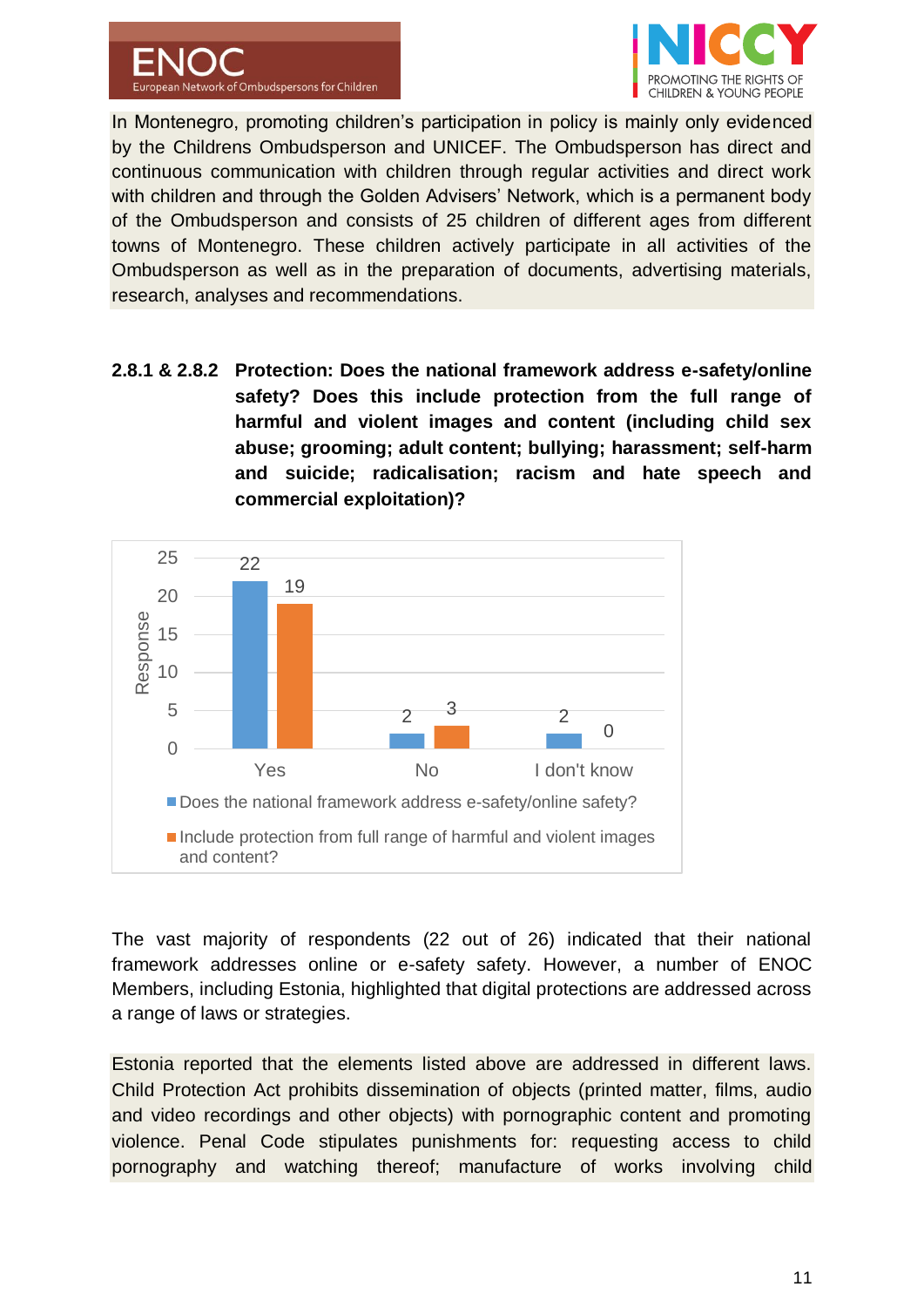



pornography or making child pornography available; agreement of sexual purpose for meeting with child; sexual enticement of children; exhibiting cruelty to minors.

Most also indicated that national frameworks included protection from a wide range of harmful and violent images and content (19 out of 22). However, a number of respondents noted that there may still be gaps in protections, for example, Cyprus indicated that current provisions do not fully take account of the risks young people face online from grooming and radicalization. Other respondents gave examples of protection measures being available in specified circumstances:

In Finnish law sexual harassment and exploitation in digital environment are not specially criminalised but may fall in scope of criminal code crimes such as sexual exploitation, possessing and sharing pictures of children that are against the sexual morality or grooming (often in social media), that was criminalized in 2011.

In Montenegro, the Agency for Electronic Media has recently banned inappropriate contents on the national frequencies – television media by protecting certain contents with a PIN code and the parents then have the responsibility to decide whether the child will be allowed to watch the inappropriate contents.

**2.9.1- 2.9.3 Education: Is digital literacy or digital citizenship provided in schools and other education settings? Is it mandatory and in all levels of education?**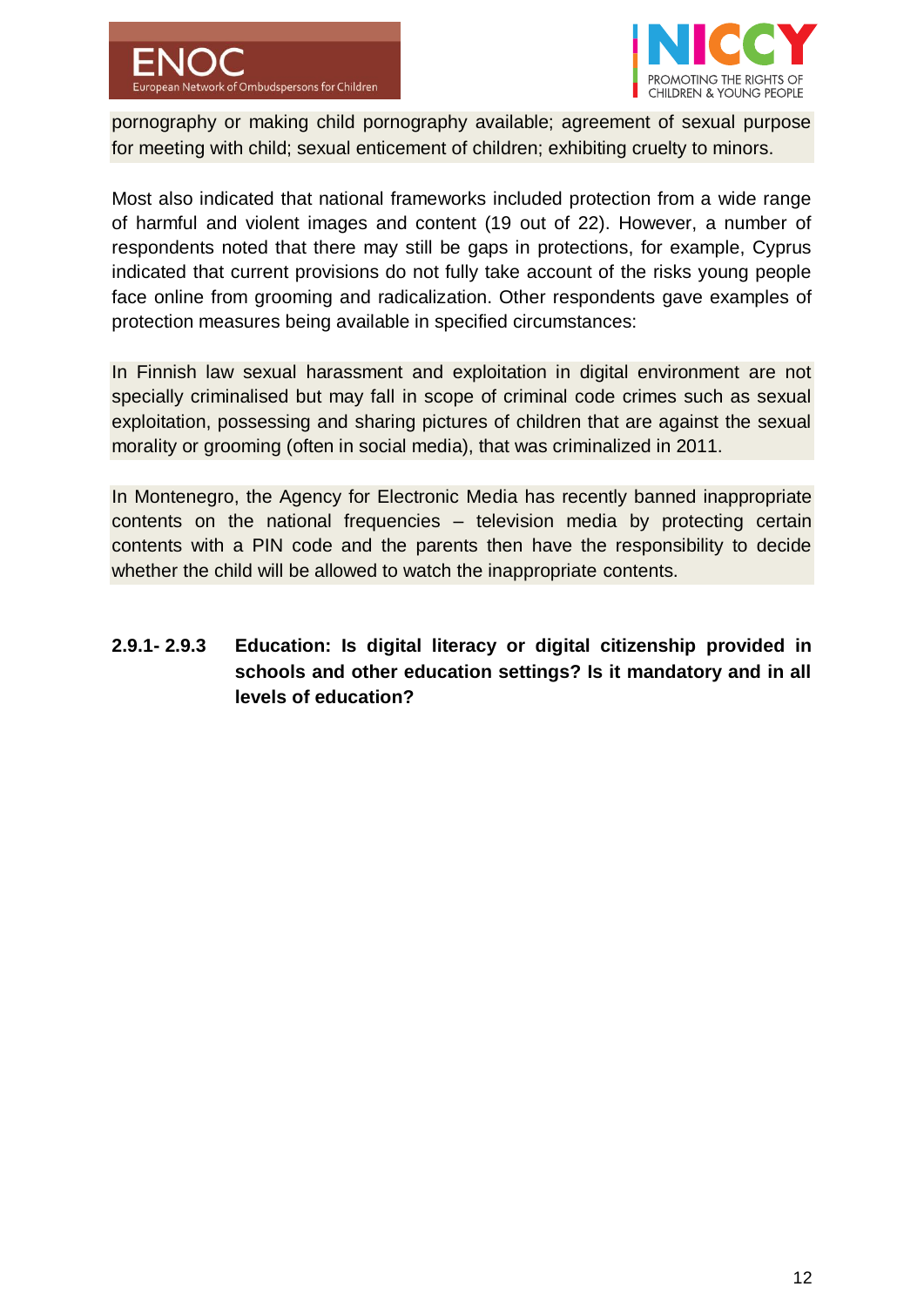



k of Ombudspersons for Children

The vast majority of respondents (23 out of 25) stated that digital literacy or citizenship was provided in schools or other educational settings. However, as indicated in the graph above, there was a more mixed picture in relation to whether digital literacy or citizenship was mandatory and whether it was provided at all levels of education.

Some respondents cited that guidance was available for teachers in their country on content:

In Wales, the Digital Competence Framework is part of the new school curriculum, which will be used throughout Wales by 2022. Digital competence is a crosscurricular responsibility alongside literacy and numeracy. The Digital Competence Framework guidance for teachers is separated into four strands: Citizenship, Interacting and collaborating, Producing and Data and computational thinking. Citizenship includes identity, image and reputation, health and well-being, digital rights, licensing and ownership, online behaviour and cyberbullying.

In the Basque region, digital skills are provided at all levels of education (from preschool to university) as basic cross-cutting skills in line with the European Parliament and Council Recommendation of 18 December 2006, on keys competences for lifelong-learning (2006/962/CE).

Some Members, such as Northern Ireland, raised specific concerns regarding the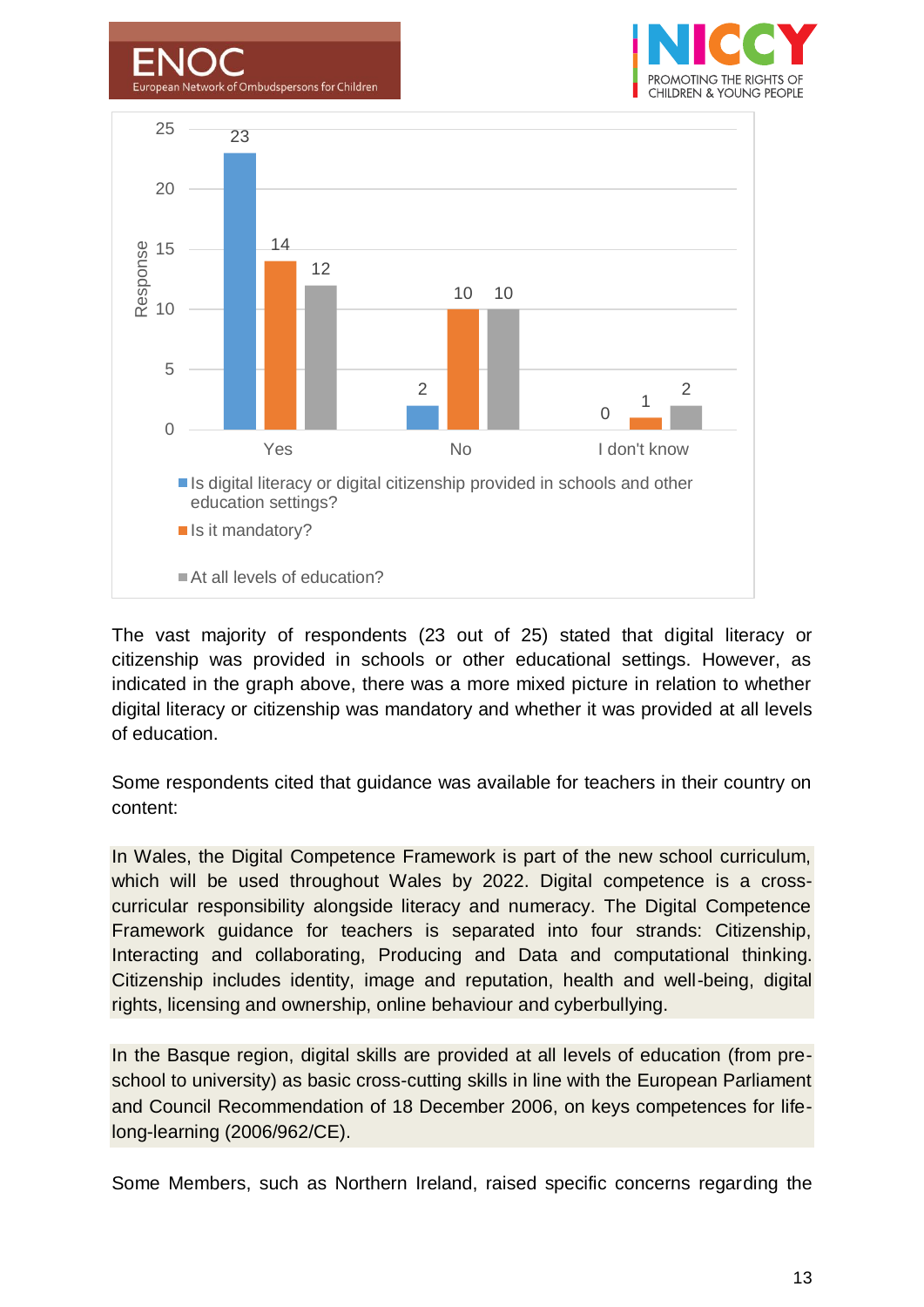



lack of a mandatory curriculum to ensure that high quality digital literacy or citizenship was provided in all education settings.

**2.10 Data: Does the national framework address processing and protecting children's data, including privacy by design; restrictions on the use of sensitive data; age verification and ensuring children/parents and carers/legal representatives provide informed consent?**



The majority of respondents (15 out of 22) reported that there was data protection legislation their country and GDRP and DPA were commonly referenced. However, a number of jurisdictions noted that legislation and its implementation may address some but not all of the relevant issues regarding the processing and protection of children's data. Some respondents, including Catalan and Norway, also raised concerns that even when legislation is in place enforcement can be weak.

## **2.11 Does your jurisdiction provide government or official guidance on children's use of social media and/or screen time?**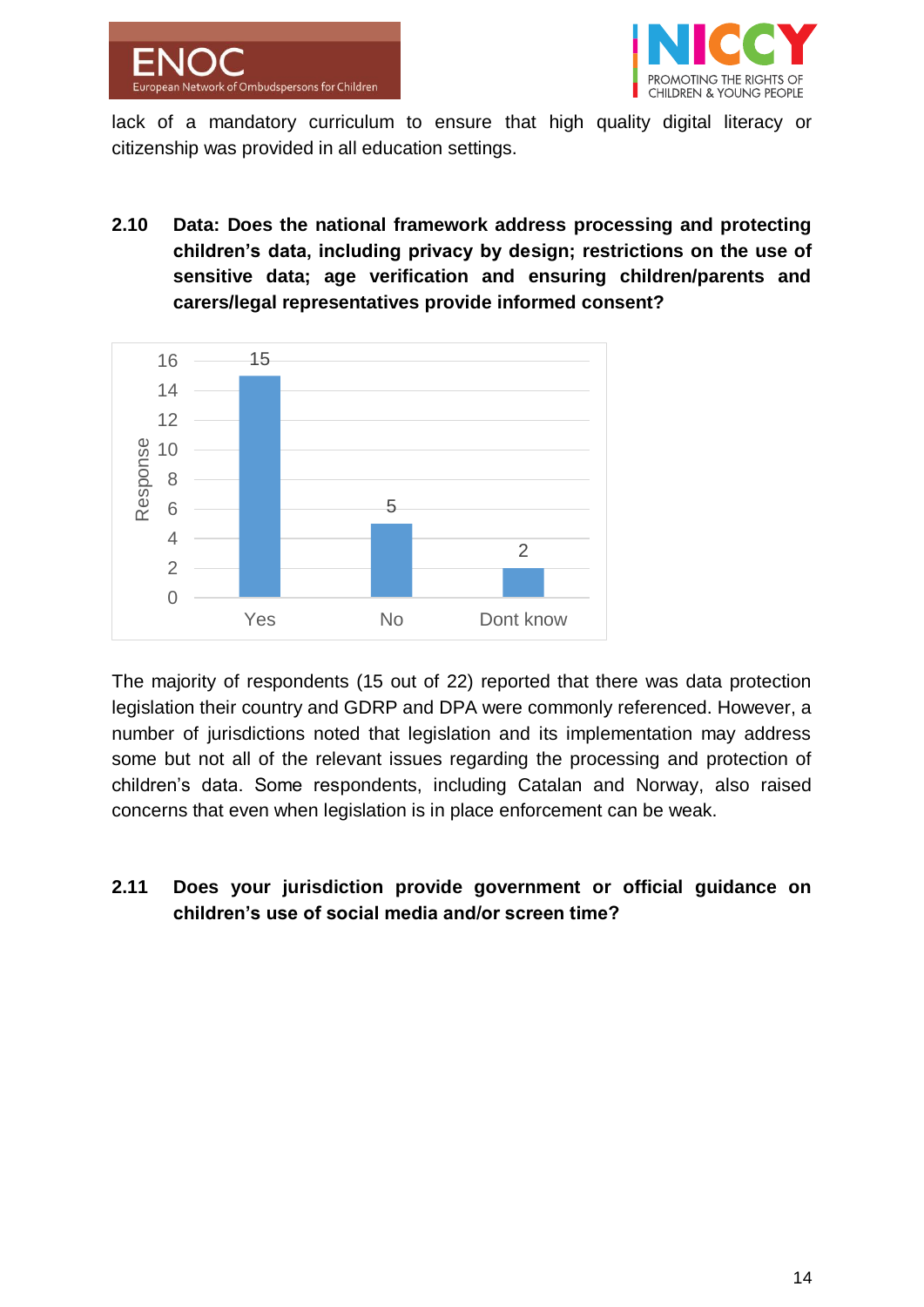



There was a mixed response to the question about whether official guidance on safe use of social media or screen time for children was available with, essentially, an equal proportion of countries reporting 'yes' (n=9) and 'no' (n=10).

Some of the responses also highlighted an ongoing debate around this issue, illustrated by Norway:

There is some advice given by governmental agencies for parents on the use of social media. Little on screen time. There is a need for more information on children's use of social media. In Norway this has mostly been a debate on age limits. There has also been a big debate on the ban of cellphones in schools. The Ministry of Education is clear that the use of phones in schools must be decided by the municipalities or schools.

# **3. National co-operation within your jurisdiction**

**3.1 Is there a framework or mechanism for co-operation between government authorities, independent authorities, civil society and business enterprises?**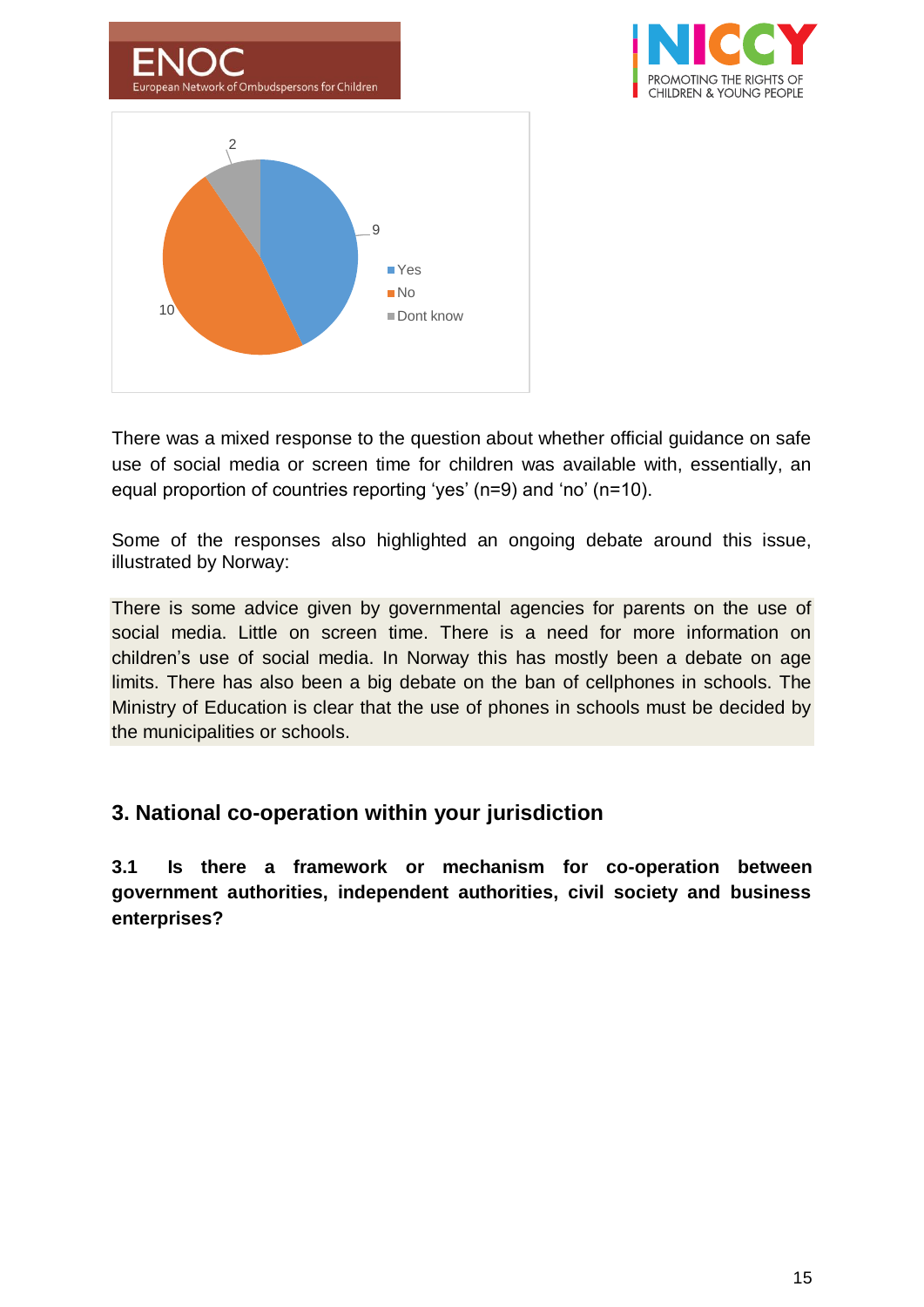

The majority of the respondents reported that a framework or mechanism for cooperation was in place (16 out of 24). However, there was some variation in the structure and membership of mechanisms:

In Albania, the government is establishing an Advisory Technical Committee on Child Safety on the Internet, at the National Council for the Rights and Protection of Children. It is proposed that the committee, consisting of one representative from each signatory ministry, one member from AMSHDF, State Police, AKCESK, AKEP etc. A member of the committee may be any organization of civil society, public institution, Telecommunications Company etc. The modalities of the establishment and functioning of the committee are defined by the instruction of the minister responsible for children in Albania

In Cyprus, the National Strategy for a Better Internet for Children includes a network called CYberSafety, which brings together major national stakeholders in order to create a safe internet culture, empowering creative, innovative and critical citizens in the digital society. CYberSafety aims to provide an awareness platform where actors can find resources and tools, share experiences, expertise and good practices. At the same time it aims to contribute towards a European approach and provide qualitative and quantitative feedback at European level, through the core service platform.

In France, the CNIL (National Commission on Informatics and Liberty) is an independent French administrative regulatory body in charge of ensuring the application of data privacy law. It produces guidance and initiatives about children's rights in a digital environment, with the "Educnum" group. With its counterpart authorities, the CNIL agreed on an international standard on digital education. "Educadroit", a project created by the Defender of Rights, creates tools to educate children to their rights. Educadroit has created a working group on "law and the digital environment", in cooperation with the CNIL.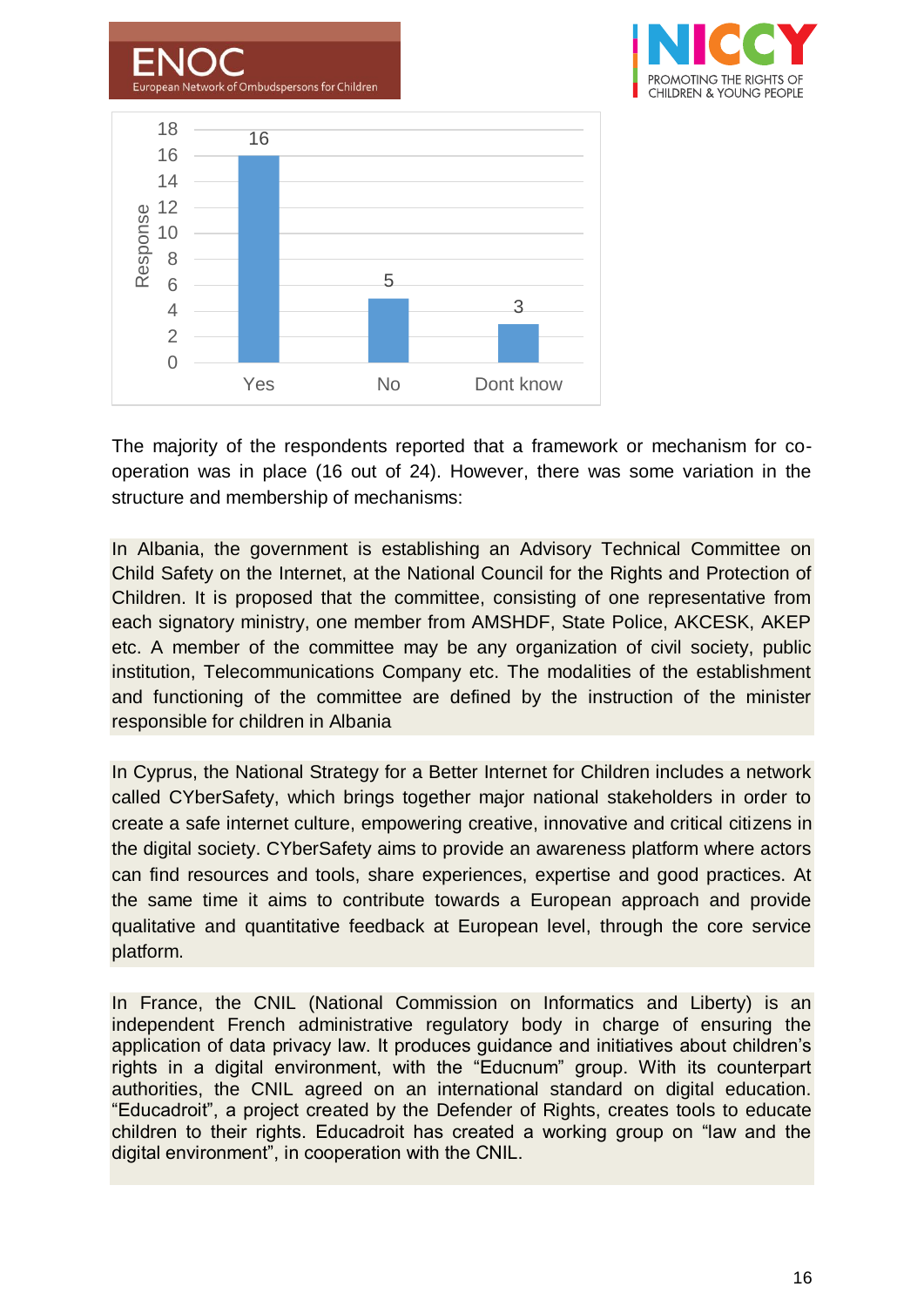

The CSA (Superior Council of the Audiovisual, an independent regulatory institution) integrated the issue of the digital environments in the works of its expert committee on the protection of young public.

The French government's "inter-ministerial action plan for mobilizing and combatting child abuse" contains provisions to prevent the exposure of children to pornography on digital media.

In Luxembourg, Digital Luxembourg is a multi-disciplinary governmental initiative collaborating with public, private and academic stakeholders to exploit digitalisation and to achieve a positive digital transformation. In order to achieve this goal, digitalisation is tackling globally, focusing on the strengthening and the future of five priorities: skills, policy, infrastructure, ecosystem and government. By executing the digitalization strategy of the Luxembourg government, Digital Luxembourg is launching new projects, supporting existing ones and boosting the visibility of national efforts. The contract of the contract of the contract of the contract of the contract of the contract of the contract of the contract of the contract of the contract of the contract of the contract of the contract

In Malta as part of the Safer Internet Centre there is an Advisory board which brings together key stakeholders which inform the work carried out by the safer internet centre. The safer Internet Centre also coordinates 3 different fora which also feed into the advisory board, namely, the parent/carer forum, the pyscho-social forum and the industry forum.

**3.2-3.3.2 Are businesses and others required to take reasonable steps to ensure they undertake child rights impact assessments; that their terms and conditions are enforced; that requirements are in place regarding safety and privacy by design; age verification; and that child protection policies and vetting procedures? Is there a code of conduct for digital business? Is it statutory?**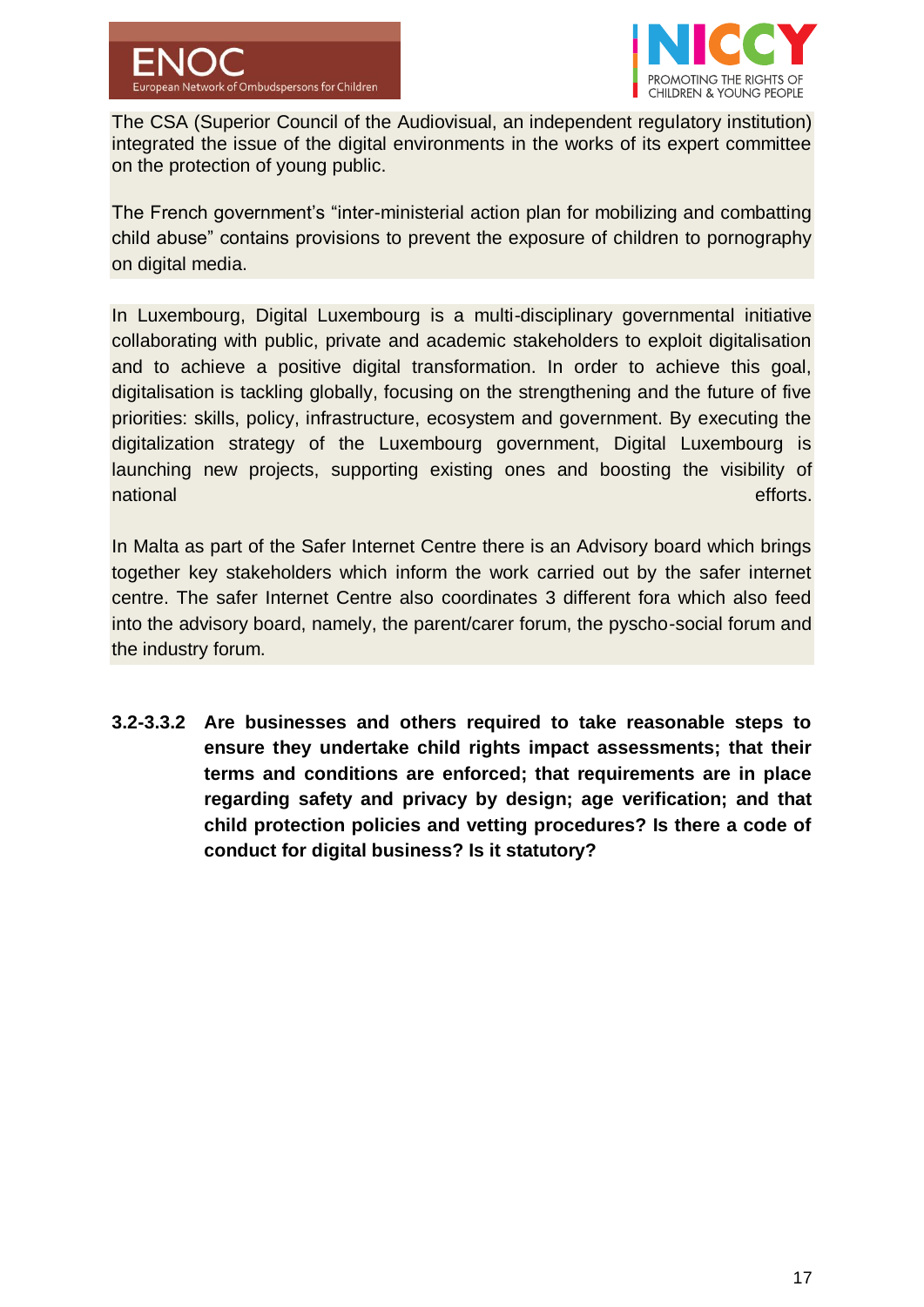

In relation to business practices and standards regarding the digital environment, the survey responses highlight a mixed picture in relation to measures, such as obligations on business, being known to be in place. A number of respondents were unsure about practices and statutory arrangements in their jurisdiction, perhaps indicating wider issues about the need for more progress, awareness and transparency in this area.

Serbia reported that apart from legal provisions regarding criminal acts and children in media and advertising, there are no other legal provisions, which would put additional requirements on companies.

In Latvia, there are no general codes of conducts in our jurisdiction, but a lot of companies have their own codes of conduct.

Denmark was the only country that referred to having a statutory code for digital businesses in their country.

Most respondents indicated that where an industry code of conduct was in place these tended to be self-regulated. In some areas, such as the UK, there is currently a lively debate and ongoing developments, regarding statutory regulation for industry.

# **4. Reporting and remedies**

**4.1 - 4.6 Do children, their parents/carers or legal representatives have access to reporting mechanisms (including for the reporting of child**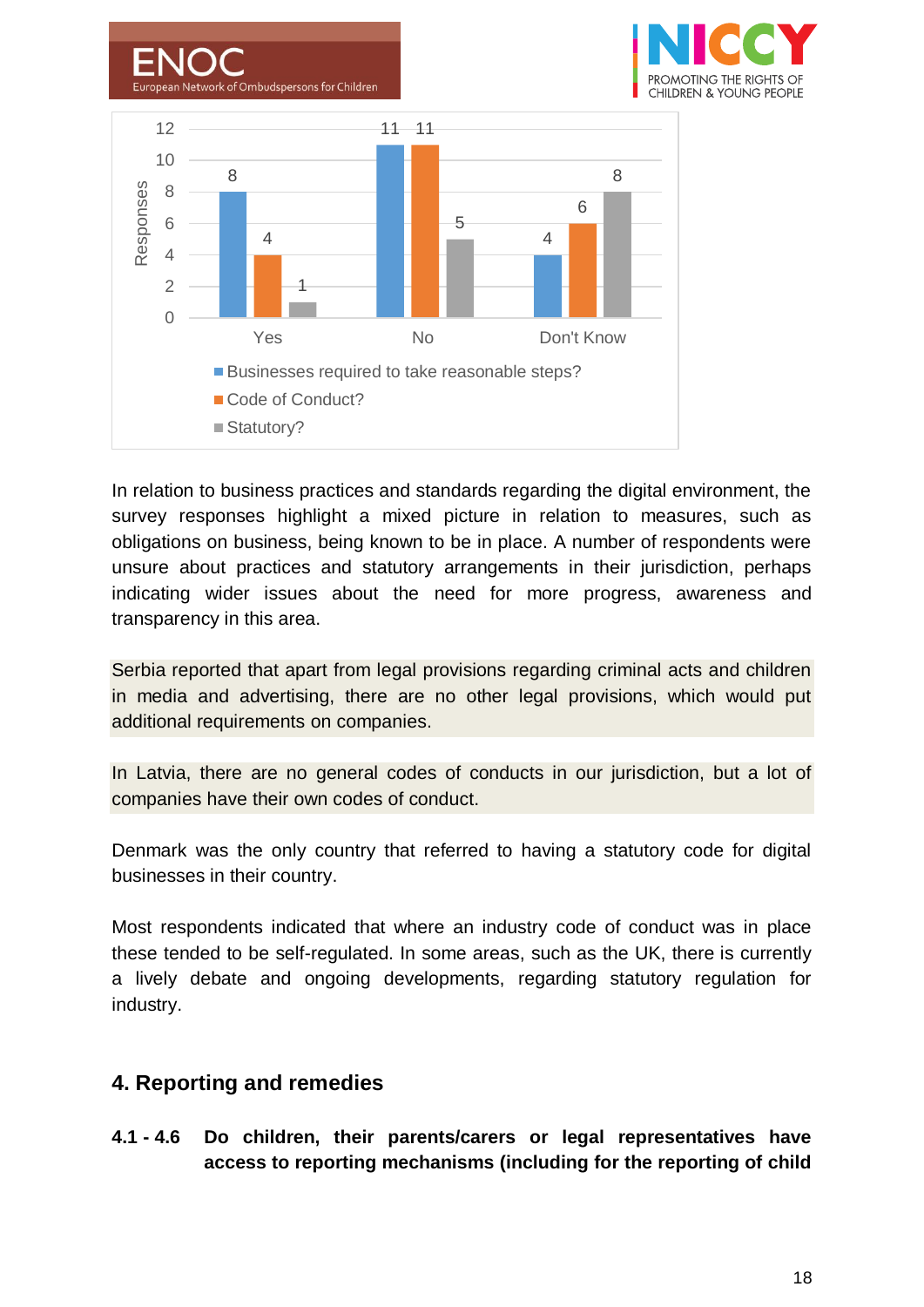



**abuse material)?** 

|                                                            | <b>Yes</b> | <b>No</b>      | Don't<br><b>Know</b> |
|------------------------------------------------------------|------------|----------------|----------------------|
| Access to reporting mechanisms?                            | 25         | $\overline{0}$ | 0                    |
| <b>Reports made anonymously?</b>                           | 21         | $\overline{2}$ |                      |
| <b>Children or Parents/ Carers have access to support?</b> | 23         | $\Omega$       |                      |
| Access to legal remedies?                                  | 20         |                | 3                    |
| A range of legal remedies available?                       | 19         | 1              | $\overline{4}$       |
| <b>Child Friendly material on reporting and remedies?</b>  | 15         | 5              | 3                    |

As shown in the table above, all respondents to the question stated there was some form of access to reporting mechanisms in their jurisdiction. While the majority of responses noted that they had the facility to make reports anonymously, two stated that this was not the case.

Belgium (Flemish Region) raised the point that although mechanisms for remedy were available in their country, they 'are not very accessible and effective in practice.'

Estonia has web-constables who provide advice about internet safety and if necessary forward information or proceeding to relevant police stations. Webconstables are police officers working in internet. They respond to notifications and letters submitted by people via internet and train children as well as adults at issues of internet security. They also help to remove unlawful content. For compensation one has to go to court.

Save the Children Finland hosts a web page where anyone can give information about illegal activity concerning sexual exploitation of children. It is also possible to contact police about that kind of material. In 2019 a new web page Someturva (www.someturva.fi) gives expert guidance to bullying, harassment and threats in social media (some). The service is youth and child friendly. The page is run by Save the Children Finland, Ministry of Justice and Ministry of the Interior.

The vast majority of respondents also reported that there was support available for children and parents or carers. Most referenced this support being available via generic services rather than specialised support in relation to the digital environment and online safety. However, Denmark and Luxemburg did cite specialised helplines regarding digital media.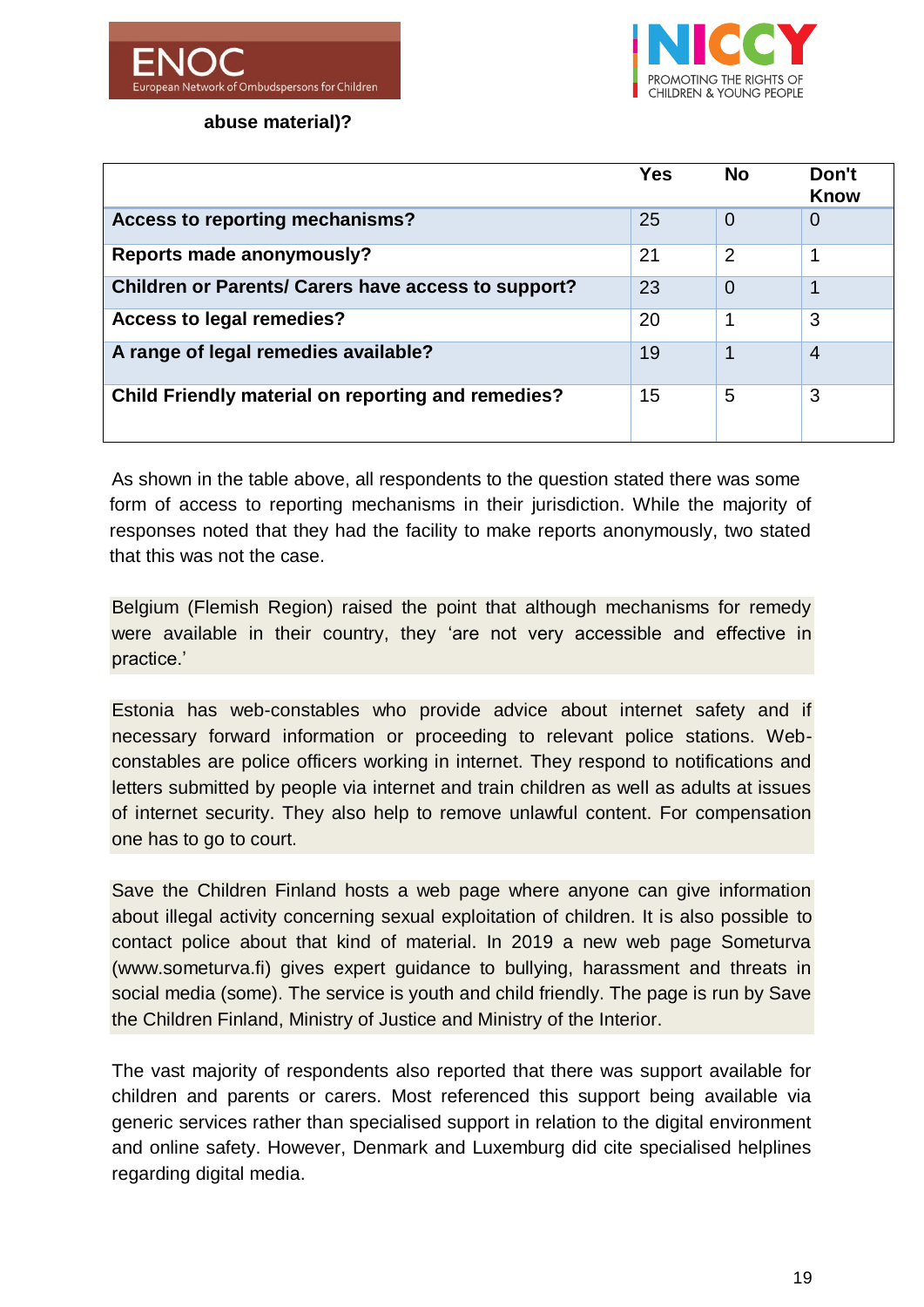

# **5. International co-operation**

### **5.1 Has your jurisdiction ratified the following instruments?**

The table below shows that most countries have ratified each of the international instruments listed. However, it is of note that this is not the case in all instances, particularly in relation to the UNCRC Optional Protocol on a communications procedure and the Council of Europe Convention on Cybercrime.

|                                                                                                                                                                                                        | <b>Yes</b> | <b>No</b>      | Don't<br>know  |
|--------------------------------------------------------------------------------------------------------------------------------------------------------------------------------------------------------|------------|----------------|----------------|
| <b>Optional Protocol to the United Nations Convention</b><br>on the Rights of the Child on the sale of children,<br>child prostitution and child pornography (2000);                                   | 23         | $\mathbf 1$    | $\overline{0}$ |
| <b>Optional Protocol to the United Nations Convention</b><br>on the Rights of the Child on a communications<br>procedure (2011);                                                                       | 14         | 10             | $\Omega$       |
| Council of Europe Convention for the Protection of 22<br>Individuals with regard to Automatic Processing of<br>Personal Data (ETS No. 108);                                                            |            | $\overline{0}$ | 2              |
| Convention on Cybercrime (ETS No. 185) and its<br>Additional Protocol concerning the criminalisation of<br>acts of a racist and xenophobic nature committed<br>through computer systems (ETS No. 189); | 18         | 5              | 1              |
| Council of Europe Convention on Action against<br>Trafficking in Human Beings (CETS No. 197);                                                                                                          | 22         | $\mathbf{1}$   | 1              |
| Council of Europe Convention on the Protection of<br>Children against Sexual Exploitation and Sexual<br>Abuse (CETS No. 201).                                                                          | 22         | $\overline{2}$ | $\Omega$       |

## **5.2 Is there an adequate legal basis/treaties/other mechanisms to ensure international co-operation, including making and executing requests for assistance and information?**

There was a relatively low response to this question (n=18) with only 11 respondents agreeing that there was an adequate legal basis or mechanisms for ensuring international co-operation and eight indicating that they did not know.

Northern Ireland raised specific concerns about the impact of Brexit and the lack of certainty about future co-operation with European bodies (such as Eurojust) and mechanisms (such as the European Arrest Warrant).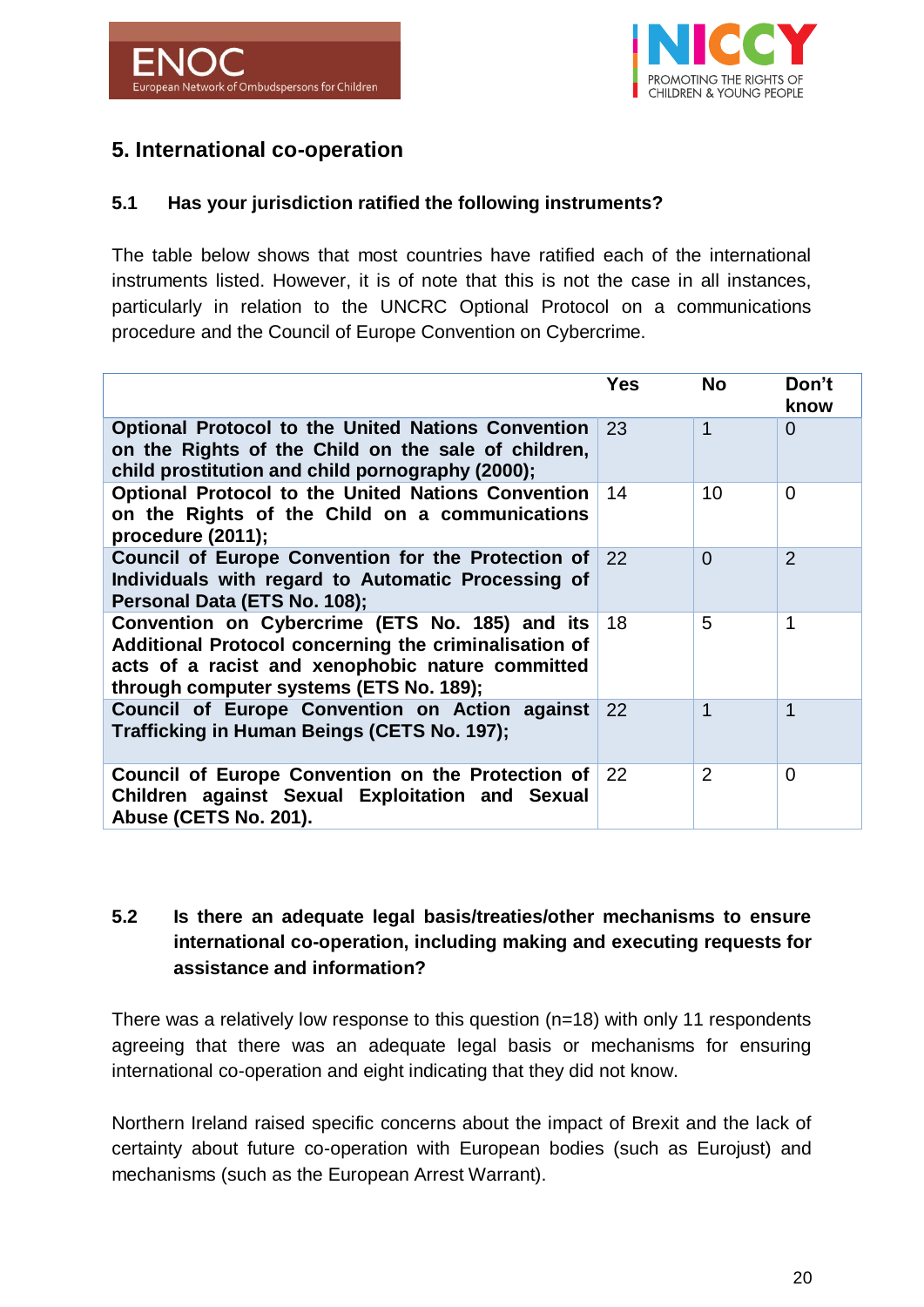



**5.3 Can criminal justice agencies connect with INTERPOL in relation to child sex abuse material and ICANN in relation to identifying and removing web addresses which promote child sex abuse or other child abuse material?**



The majority of respondents (17 out of 22) reported that their jurisdiction could connect with INTERPOL and ICANN. No respondents indicated that this was not the case while five stated they did not know.

# **6. Advice of ENOC offices**

**6.1 Are there examples of best practice from your jurisdiction, such as, children's involvement in policy development, production of accessible terms and conditions, child friendly reporting mechanisms?**

Examples of existing practice reported by ENOC Members are provided throughout the report, however in response to this question 18 of the 26 Members provided specific examples.

In Estonia, a youth panel convened as part of the Smartly on the Web project advise the project team on the planning and implementation of activities aimed at young people. The panel passes on young people's views regarding the kind of information they need to use the Internet safely and successfully and how this information would best be conveyed to kids.

Lithuania stated that they had a very successful project initiated by the private telecommunication company "Telia" <https://auguinternete.lt/>. They also referred to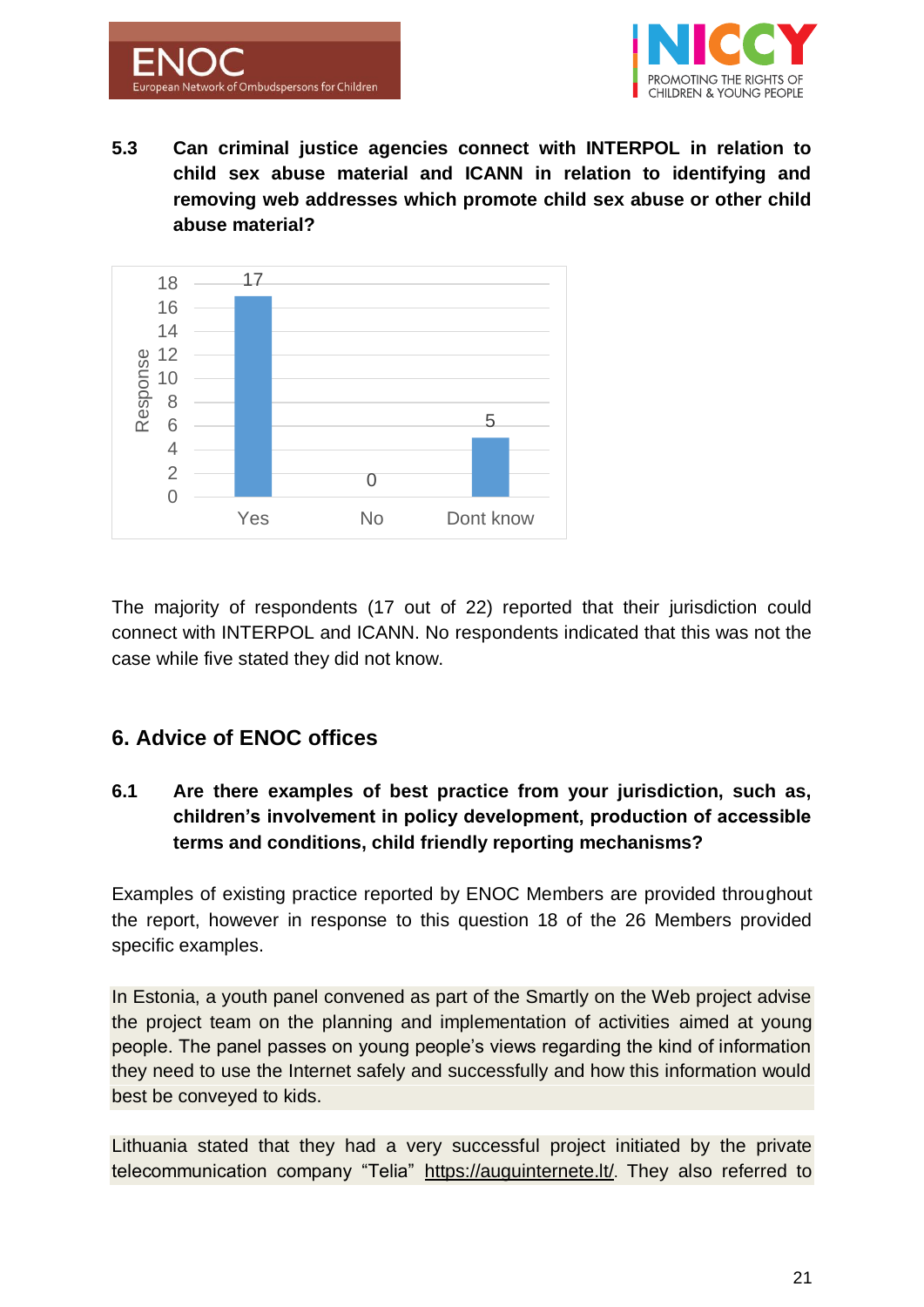

their child friendly reporting mechanisms, and how policy and good practices inform the scope of the Safer internet project in their country which includes a youth forum.

In Montenegro, the Protector of Human Rights and Freedoms – Ombudsperson has a "Brave Mailbox" on its website intended for reporting abuse on the Internet – intended for children. The Protector's Brave Mailbox is directly linked to the CIRT program. The golden box as a mechanism for reporting inappropriate content that is available to children on the Internet and abuse of children on the Internet is, in addition to the Ombudsperson's website, also promoted on current social networks.

The response from Bosnia-Herzogovina also notes that children and parents can report any form of violence through anonymously through a "courageous mailbox".

Serbia highlighted that there had been a national campaign on prevention from cyber predators on social networks though short videos published on TV channels with national frequency, other TV channels, internet (ads on popular content on the internet), etc. The only deficiency of this campaign was that it was too short as it lasted only couple of months.

## **6.2 What are the priority areas for the work of your office in relation to ensuring children's rights in the digital environment?**

The majority of ENOC Members (n= 22) highlighted priority areas of work for their offices in relation to children's rights in the digital environment. This included: awareness raising of the dangers of online world; highlighting a child rights basis for the digital environment; the impact of screen time on young children; stressing the need for national mechanisms to strengthen regulation on all aspects of internet safety; the need for further inter-disciplinary research and cross-sectoral training and informing the drafting of Government e-safety strategy or action plans. Four respondents were not planning any further work.

## **6.3 What are the three priority issues which your office advises should be addressed in ENOC's statement on children's rights in the digital environment?**

Twenty of the responding jurisdictions provided advice on issues that should be addressed in the ENOC Statement on children's rights in the digital environment.

The following provides a summary of some of the main priorities identified:

• Addressing new and emerging issues, such as, the impact on children's health and development (including toxic technology), on parenting and persuasive design.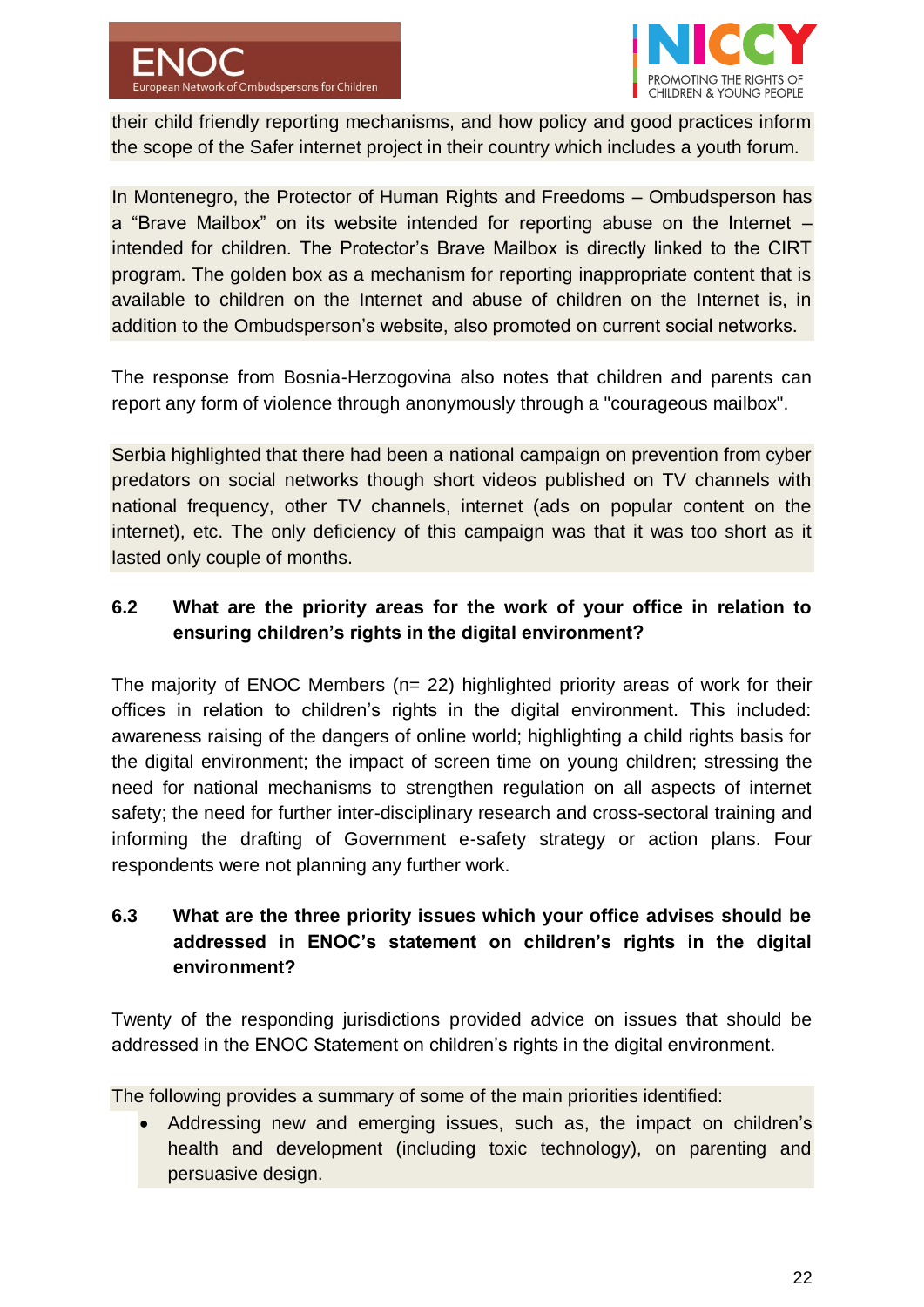



- Advocating for the introduction of statutory codes of conduct and regulation of industry, addressing for instance, accessible terms and conditions, informed consent and safety and privacy by design.
- Awareness raising with children and parents / carers of the dangers in the digital environment, including reporting mechanisms and protections after reporting.
- Protection of children from harmful information and content.
- Violence or harassment against children, including peer-to-peer.
- The right to universal access: adequate, accessible and secure access.
- Fake news and disinformation on the internet.
- Supporting practical implementation of the Council of Europe Recommendation.
- Mobilising general measures for implementing children's rights under the UNCRC

The response from the Basque Country stated that although it is not specifically focused on children and young people, the Universidad de Deusto recently presented an "On-line Declaration of Human Rights" which could be a useful reference document for the ENOC statement and recommendations.

## **6.4 In completing this questionnaire has your office engaged with children and young people and/or drawn on research or evidence which involved children and young people.**

Of the 20 responses to this question, 11 indicated that they had engaged with children and young people or drawn on research / evidence which involved children in completing the survey and eight had not. A number of countries, including Albania, Estonia and Serbia consulted with young people via workshops or focus groups to inform the completion of the questionnaire and a number of the other ENOC Members stated that they were planning to start engagement as part of the ENYA (European Network of Youth Advisors) Project on children's rights in the digital environment.



This publication was co-funded by the European Union's Rights, Equality and Citizenship Programme (REC 2014-2020). The content of this publication represents only the views of ENOC and is its sole responsibility. The European Commission does not accept any responsibility for use that may be made of the information it contains.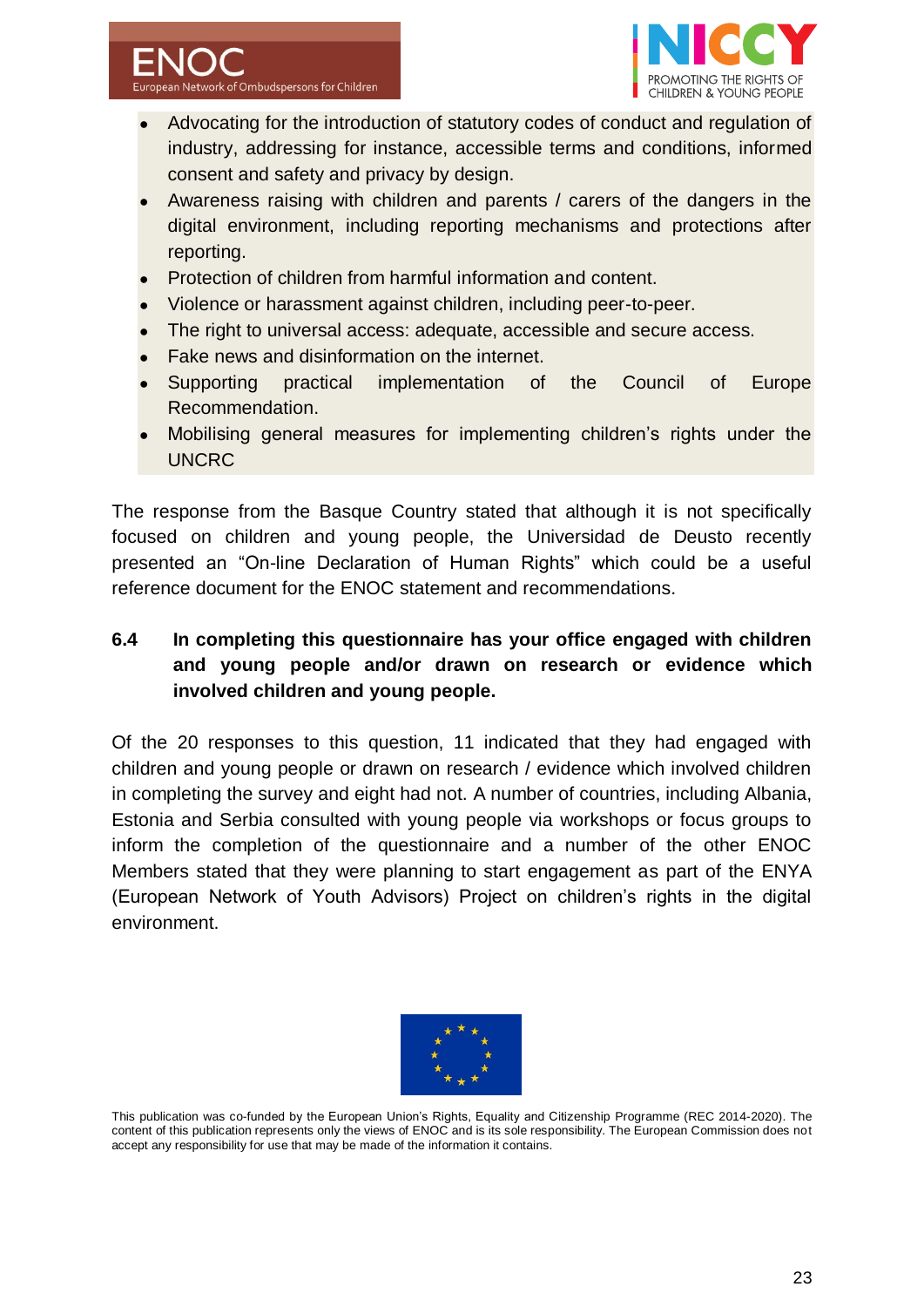



#### **Appendix One: ENOC Questionnaire**

# **ENOC Members Questionnaire: Children's rights in the digital environment**

**Introduction** 

In 2019 the theme of ENOC's statement has been agreed as children's rights in the digital environment. The purpose of ENOC's annual statement is to make recommendations which will improve the fundamental rights of children and young people with regard to the United Nations Convention on the Rights of the Child and its founding principles.

As the draft statement is developed it is important to ensure that:

- the statement reflects the views and experiences of ENOC members; and
- the recommendations take account of the range of protections and positive measures that are in place across our jurisdictions as well as drawing attention to improvements that are needed to promote and safeguard children's rights.

We are aware of the parallel participation project that many ENOC members are taking part in through ENYA and hope that throughout the development of the statement, including in the completion of this questionnaire, members are able to incorporate the views of children and young people in their comments.

We hope that you are able to take part in this survey and can return information by **Thursday 21 March 2019.** We welcome all contributions and appreciate that members may only be able to complete some sections of the questionnaire.

Please note that we may produce a summary paper as part of the drafting process and may include feedback and information from the questionnaire in this.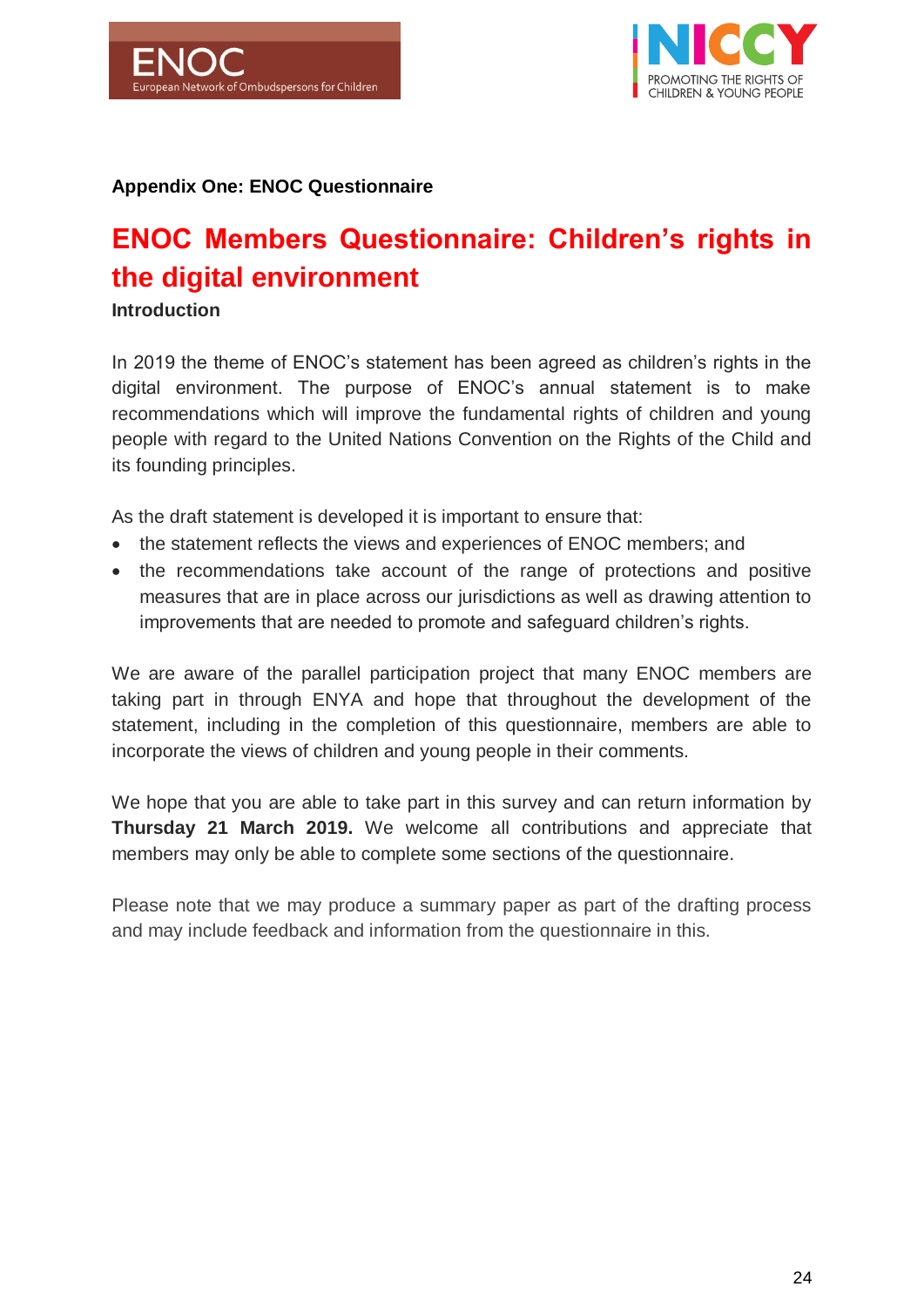

## **Background**

The digital environment offers a wide range of positive opportunities for children and young people to further realise their rights under the United Nations Convention on the Rights of the Child. This ranges from contact with distant family members and friends, accessing material for learning and education, seeking and receiving information and support, being able to participate in myriad ways and to create and distribute material.

However, ENOC's decision to develop a statement on children's rights in the digital world is timely as concerns about our lack of understanding about the impact of digital technology on children's development, safety and well-being as well as on parenting and family life is growing alongside concerns about the collection, tracking and use of children's data through connected technologies and a range of other applications.

In July 2018 the Council of Europe issued a comprehensive recommendation to the Committee of Ministers to member States [MC/Rec\(2018\)7](https://www.coe.int/en/web/children/-/new-recommendation-adopted-on-children-s-rights-in-the-digital-environment) addressing many of these issues and the United Nations Committee is developing a General Comment on children's rights in the digital world. The 2019 ENOC statement provides an important opportunity to bring attention to the need to understand children's rights in the context of our rapidly changing digital environment and to ensure that governments and others across voluntary and private sectors are taking all necessary steps to promote and safeguard children's rights and to ensure their participation in this regard.

#### **Please note:**

The term 'child' or 'children and young people' is used to indicate those under the age of 18 years.

The term 'digital environment' refers to information and communication technologies (ICTs) including the internet, mobile and associated technologies and devices, as well as digital networks, databases, content and services as set out in MC/Rec(2018)7.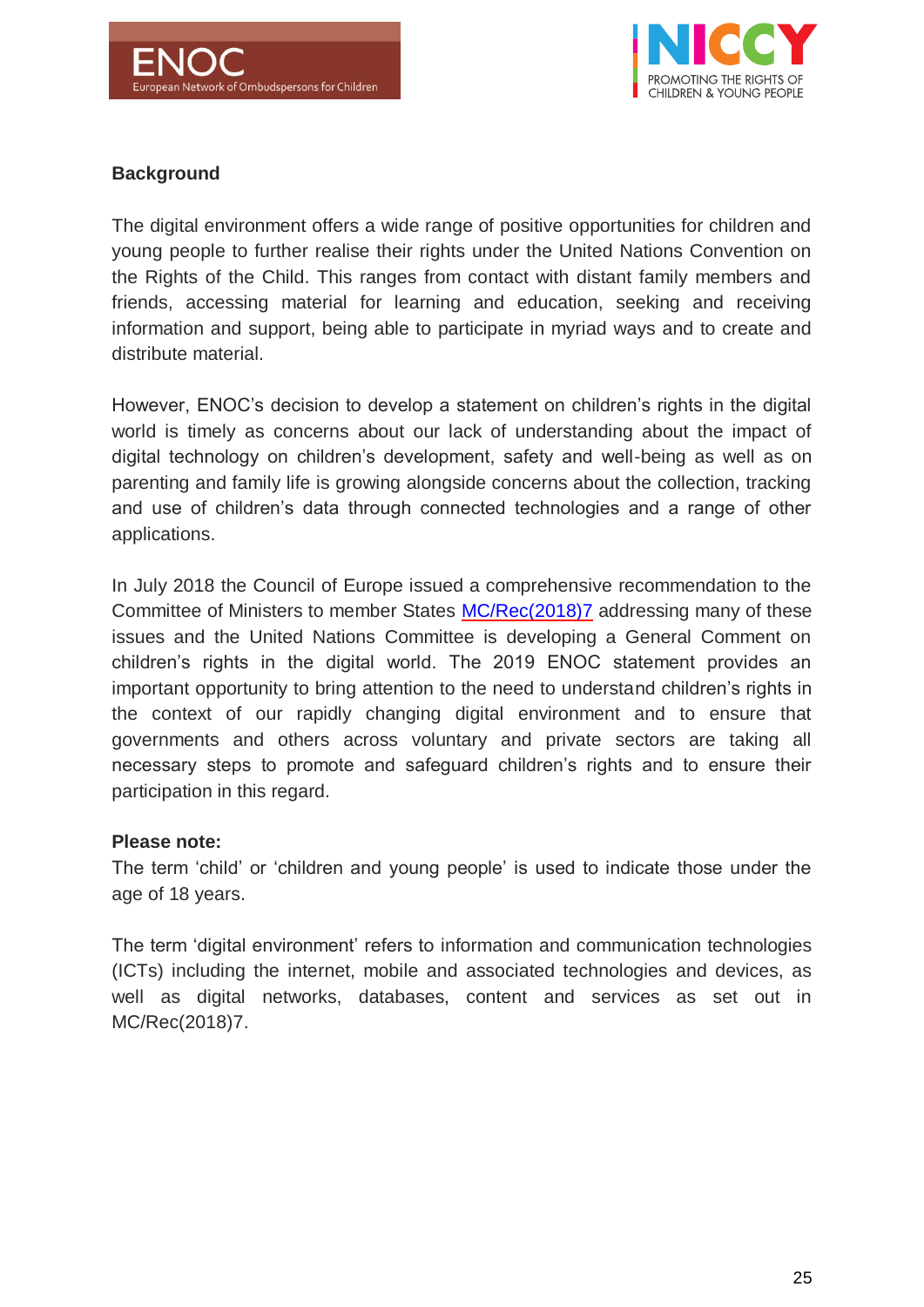



**Name of Office:**

**Contact name:**

**Contact details:**

# **1. Understanding of the digital environment**

**1.1** Is there a recognised definition of the digital environment in your jurisdiction?

| Yes |            | No | ΙI |
|-----|------------|----|----|
|     | Don't know |    |    |
|     |            |    |    |

Please provide details:

**1.2** In your jurisdiction is there government or other research on any or all of the following:

Children's use of technology; online safety; digital technology and child development/child health; digital technology and mental health; parenting and digital technology; children's views and experiences in their use of digital technology?

| Yes $\Box$ |            | No. |  |
|------------|------------|-----|--|
|            | Don't know |     |  |

Please provide details of or links to research:

**1.3** Has your office undertaken work; published reports and/or made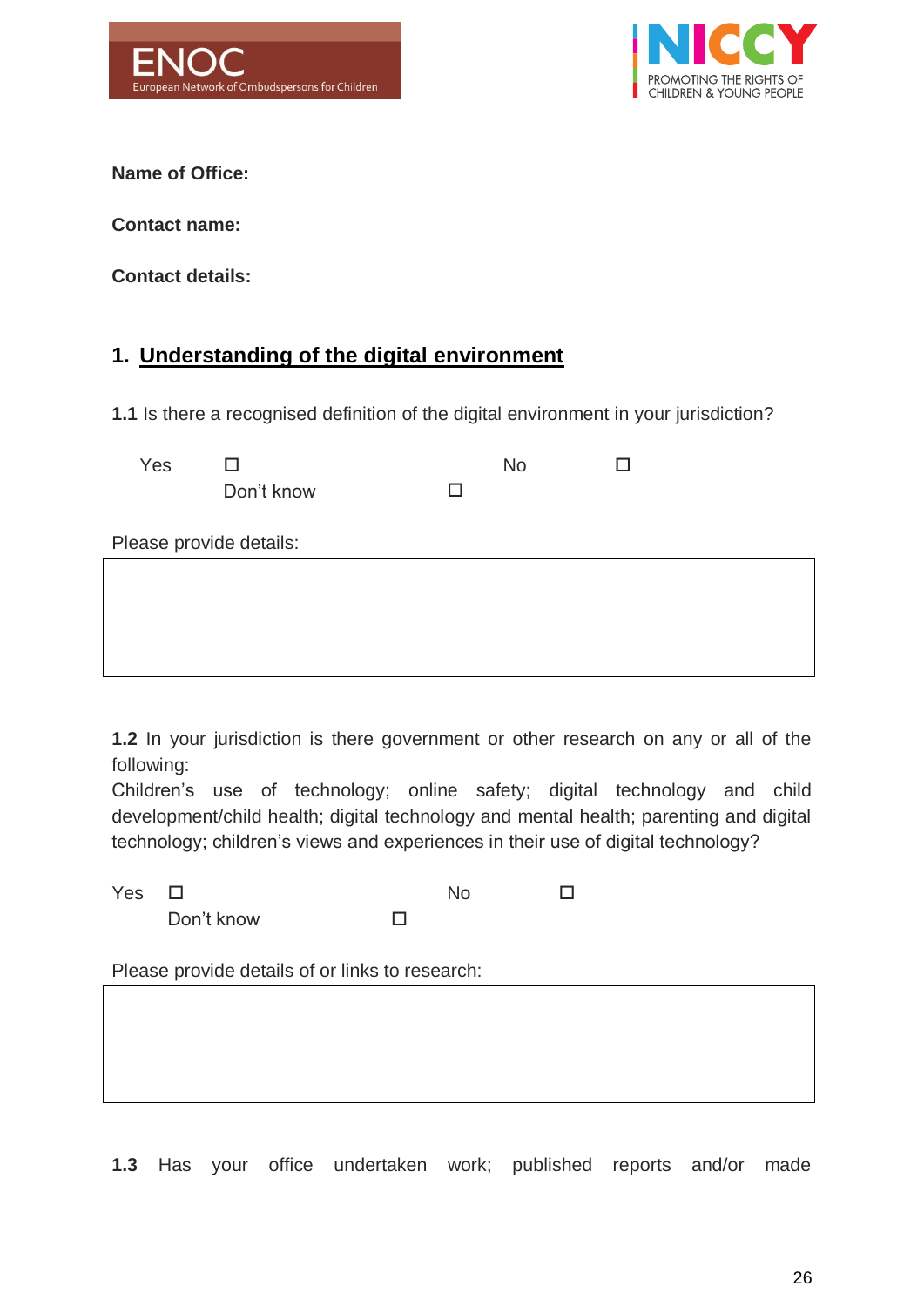|     | <b>ENOC</b><br>European Network of Ombudspersons for Children |           | <b>INICCY</b><br>PROMOTING THE RIGHTS OF<br>CHILDREN & YOUNG PEOPLE |
|-----|---------------------------------------------------------------|-----------|---------------------------------------------------------------------|
|     | recommendations in relation to the digital environment?       |           |                                                                     |
| Yes | Don't know                                                    | <b>No</b> |                                                                     |
|     | Please provide details:                                       |           |                                                                     |
|     |                                                               |           |                                                                     |

# **2. National framework within your jurisdiction**

**2.1** Does your jurisdiction have a legal framework or specific legislation regarding the digital environment?

| Yes | □                       |    | <b>No</b> |  |
|-----|-------------------------|----|-----------|--|
|     | Don't know              | LΙ |           |  |
|     |                         |    |           |  |
|     | Please provide details: |    |           |  |
|     |                         |    |           |  |
|     |                         |    |           |  |
|     |                         |    |           |  |
|     |                         |    |           |  |

**2.2** Does the legal framework, so far as possible, pursue restorative approaches and prevent criminalisation in relation to online peer to peer violence and abuse? This may include 'sexting' and user generated images.

| Yes | □          |   | <b>No</b> |  |
|-----|------------|---|-----------|--|
|     | Don't know | П |           |  |
|     |            |   |           |  |
|     | Comments:  |   |           |  |
|     |            |   |           |  |
|     |            |   |           |  |
|     |            |   |           |  |
|     |            |   |           |  |
|     |            |   |           |  |

**2.3** Does your jurisdiction have strategies/action plans/policies in place in relation to the digital world?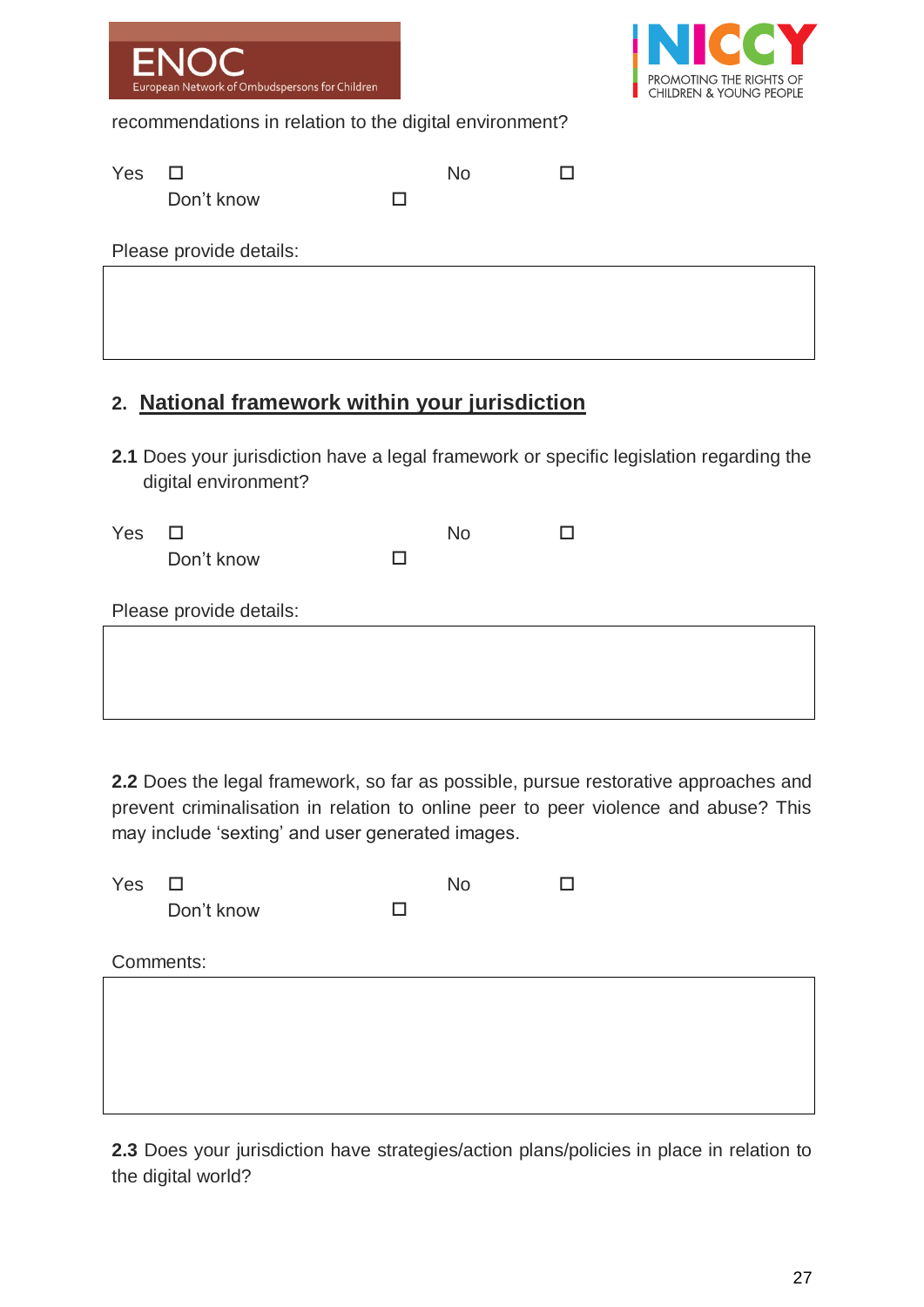|            | <b>ENOC</b><br>European Network of Ombudspersons for Children |   |           |   | <b>INICCY</b><br>PROMOTING THE RIGHTS OF<br><b>CHILDREN &amp; YOUNG PEOPLE</b> |
|------------|---------------------------------------------------------------|---|-----------|---|--------------------------------------------------------------------------------|
| <b>Yes</b> | $\mathsf{L}^1$<br>Don't know                                  | H | <b>No</b> | H |                                                                                |
|            | 2.4 Do these address children's rights and best interests?    |   |           |   |                                                                                |
| Yes        | $\mathbf{L}$<br>Don't know                                    |   | <b>No</b> | H |                                                                                |
|            | Please provide details:                                       |   |           |   |                                                                                |
|            |                                                               |   |           |   |                                                                                |

**2.5** Does the national framework include: identification of bodies to implement the strategy/action plan/policies; resources for implementation; engagement of stakeholders including children; a review of implementation?

| Yes | $\Box$     |   | <b>No</b> | ⊔ |  |
|-----|------------|---|-----------|---|--|
|     | Don't know | П |           |   |  |
|     |            |   |           |   |  |
|     | Comments:  |   |           |   |  |
|     |            |   |           |   |  |
|     |            |   |           |   |  |
|     |            |   |           |   |  |
|     |            |   |           |   |  |
|     |            |   |           |   |  |

**2.6Vulnerable groups:** Does this address the circumstances and needs of vulnerable groups, such as, children in care, children in rural areas, children with disabilities, children in detention settings, LGBT+ children?

| Yes $\Box$ |            | No |  |
|------------|------------|----|--|
|            | Don't know |    |  |

Comments (Please specify any other vulnerable groups):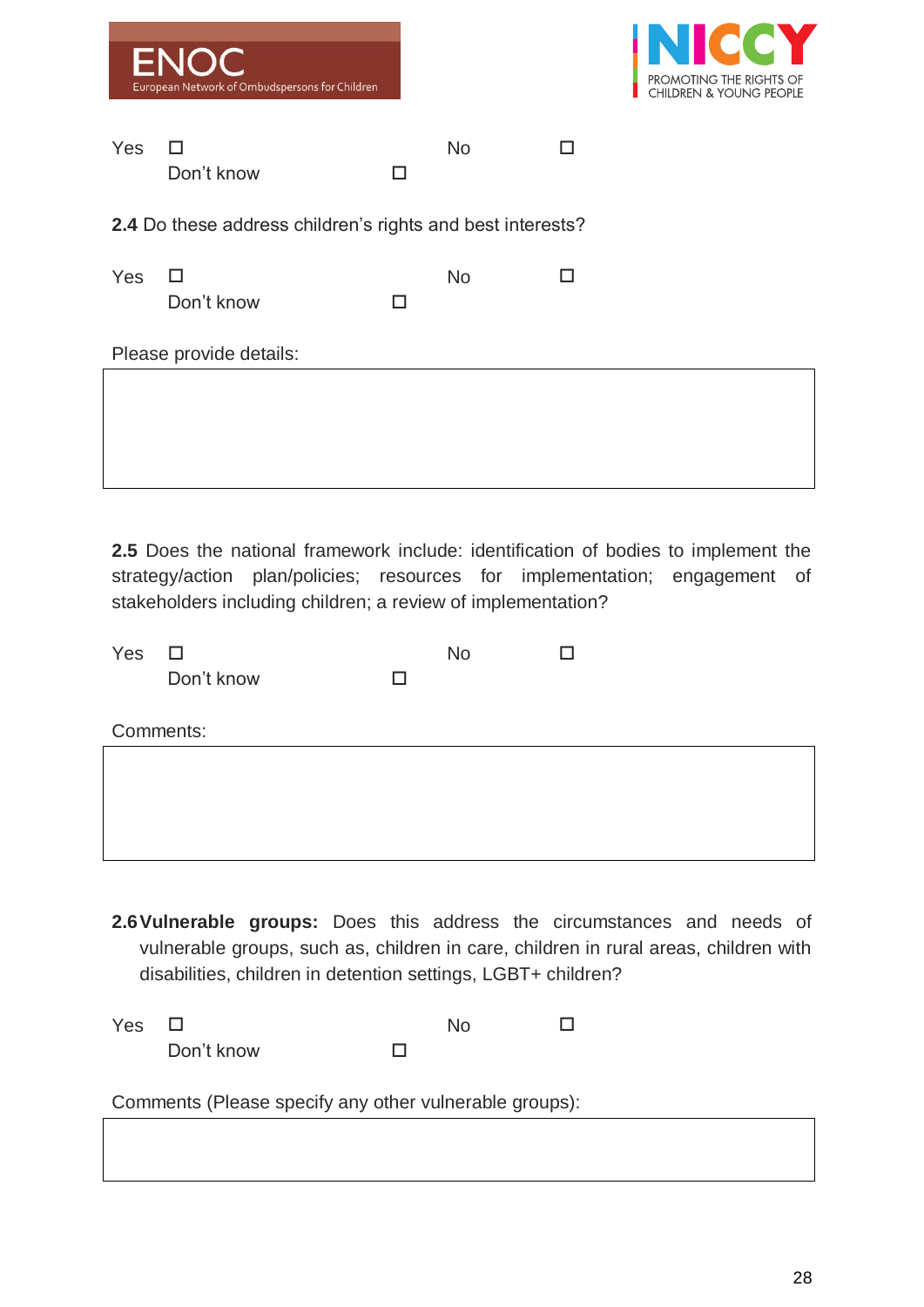

**2.7Participation:** Does the national framework address the role of the digital environment in promoting children's participation in local, national and global debates and recognise children as creators and distributors of content?

| Yes | $\Box$     |   | <b>No</b> |  |
|-----|------------|---|-----------|--|
|     | Don't know | П |           |  |
|     | Comments:  |   |           |  |
|     |            |   |           |  |
|     |            |   |           |  |
|     |            |   |           |  |

**2.8Protection:** Does the national framework address e-safety/online safety?

| Yes $\Box$ |            | Nο |  |
|------------|------------|----|--|
|            | Don't know |    |  |

Does this include protection from the full range of harmful and violent images and content (including child sex abuse; grooming; adult content; bullying; harassment; self-harm and suicide; radicalisation; racism and hate speech and commercial exploitation)?

| Yes       | $\Box$     |   | <b>No</b> | H |
|-----------|------------|---|-----------|---|
|           | Don't know | H |           |   |
|           |            |   |           |   |
| Comments: |            |   |           |   |
|           |            |   |           |   |
|           |            |   |           |   |

**2.9Education:** Is digital literacy or digital citizenship provided in schools and other education settings?

| Yes $\Box$ |            | No |  |
|------------|------------|----|--|
|            | Don't know |    |  |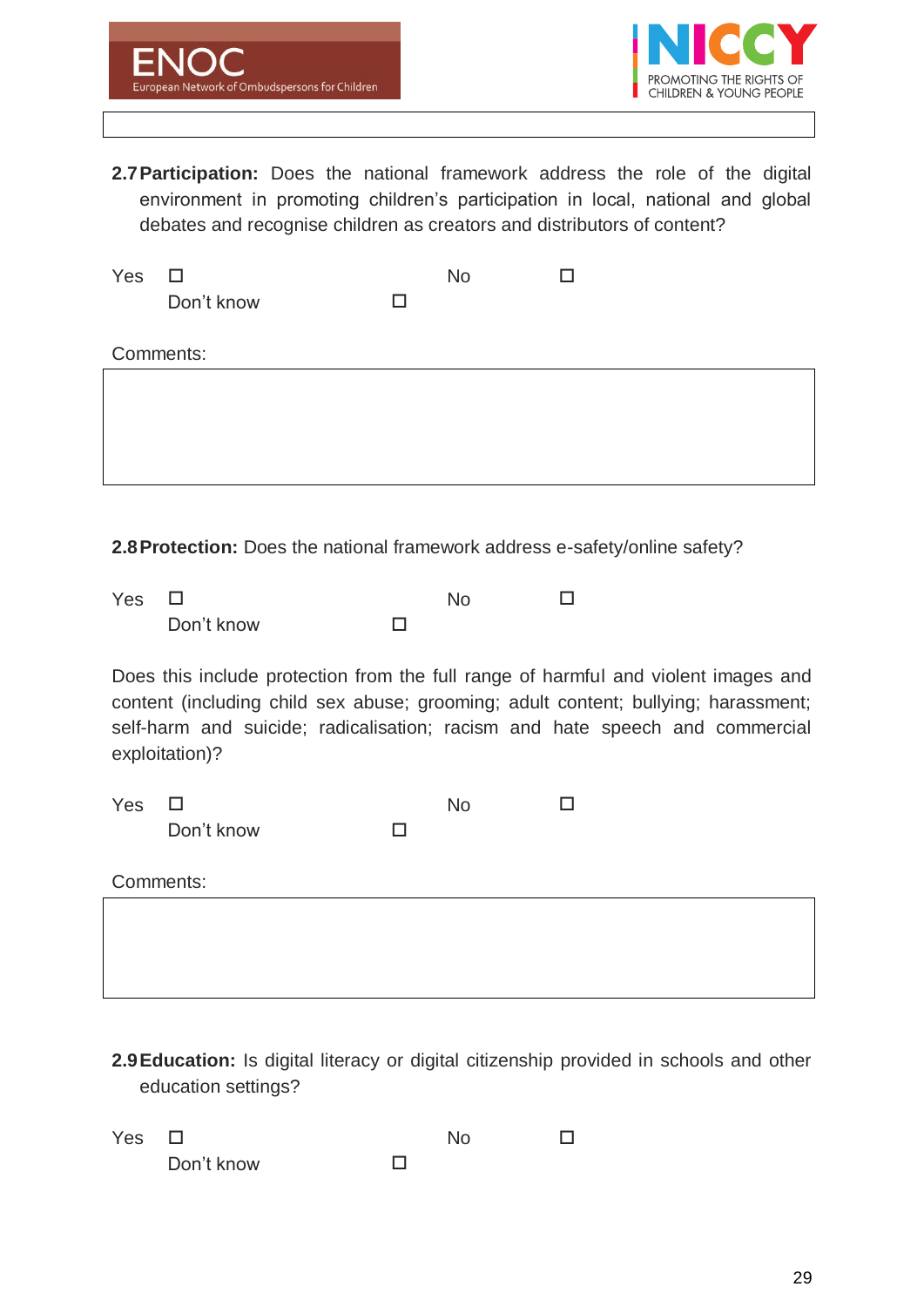|     | <b>ENOC</b><br>European Network of Ombudspersons for Children |   |           |     | <b>INICCY</b><br>PROMOTING THE RIGHTS OF<br><b>CHILDREN &amp; YOUNG PEOPLE</b> |
|-----|---------------------------------------------------------------|---|-----------|-----|--------------------------------------------------------------------------------|
|     | Is this mandatory?                                            |   |           |     |                                                                                |
| Yes | $\perp$<br>Don't know                                         |   | <b>No</b> | ı ı |                                                                                |
|     | Is this provided at all levels of education?                  |   |           |     |                                                                                |
| Yes | H<br>Don't know                                               | H | <b>No</b> | П   |                                                                                |
|     | Comments:                                                     |   |           |     |                                                                                |
|     |                                                               |   |           |     |                                                                                |

**2.10 Data:** Does the national framework address processing and protecting children's data, including promoting privacy by design; restrictions on the use of sensitive data; age verification and ensuring children/parents and carers/legal representatives provide informed consent?

| Yes | □          |   | <b>No</b> |  |  |  |
|-----|------------|---|-----------|--|--|--|
|     | Don't know | □ |           |  |  |  |
|     |            |   |           |  |  |  |
|     | Comments:  |   |           |  |  |  |
|     |            |   |           |  |  |  |
|     |            |   |           |  |  |  |
|     |            |   |           |  |  |  |
|     |            |   |           |  |  |  |
|     |            |   |           |  |  |  |

**2.11** Does your jurisdiction provide government or official guidance on children's use of social media and/or screen time?

| Yes | $\Box$                  |   | N٥ |  |
|-----|-------------------------|---|----|--|
|     | Don't know              | П |    |  |
|     | Please provide details: |   |    |  |
|     |                         |   |    |  |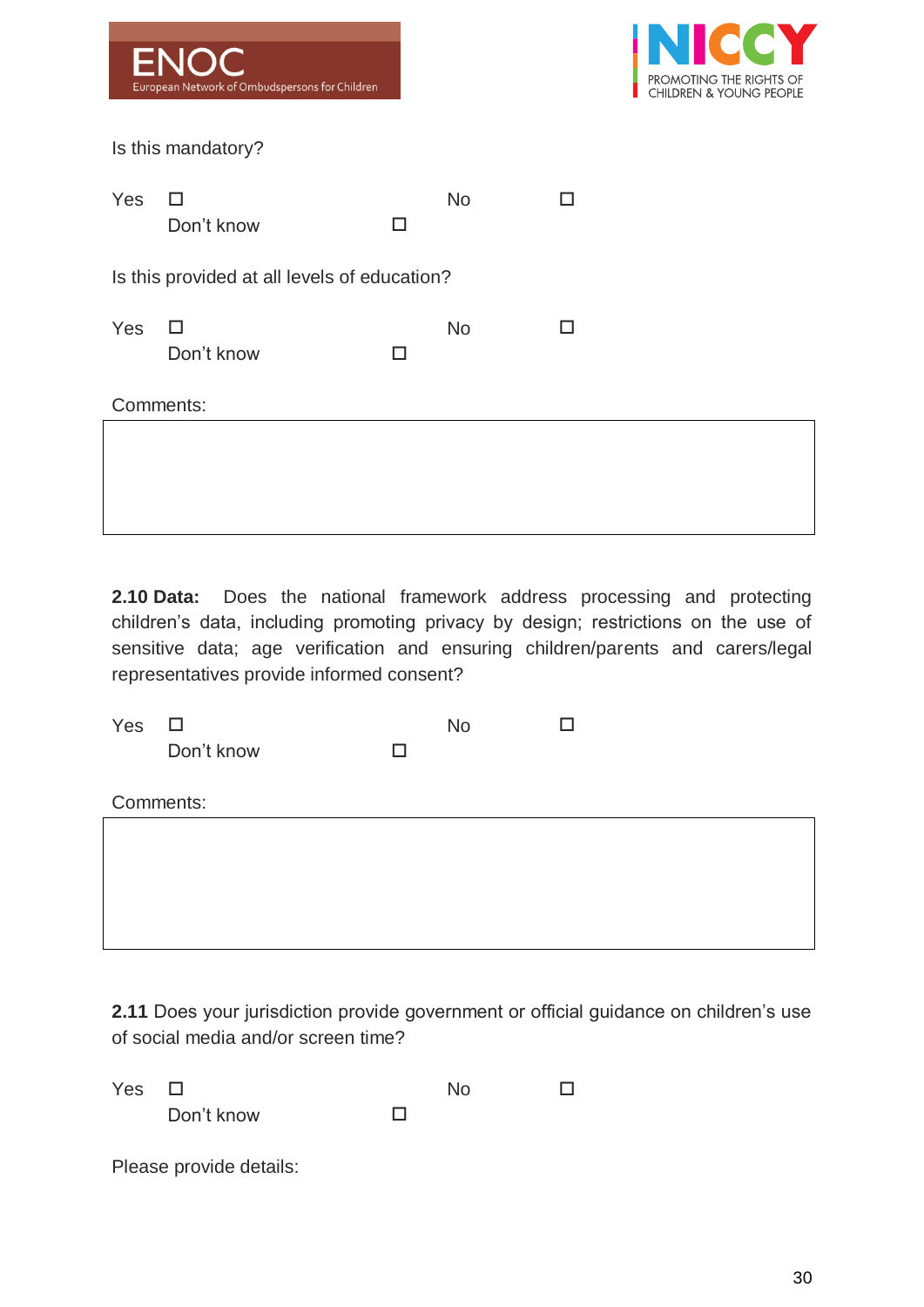



# **3 National co-operation within your jurisdiction**

**3.1** Is there a framework or mechanism for co-operation between government authorities, independent authorities, civil society and business enterprises?

| Yes | $\Box$     |   | <b>No</b> |  |
|-----|------------|---|-----------|--|
|     | Don't know | П |           |  |
|     |            |   |           |  |
|     | Comments:  |   |           |  |
|     |            |   |           |  |
|     |            |   |           |  |
|     |            |   |           |  |
|     |            |   |           |  |
|     |            |   |           |  |

**3.2** Are businesses and others required to take reasonable steps to ensure they undertake child rights impact assessments; that their terms and conditions are enforced; that requirements are in place regarding safety and privacy by design; age verification; and that child protection policies and vetting procedures?

| Yes       | $\Box$     |        | <b>No</b> | П |
|-----------|------------|--------|-----------|---|
|           | Don't know | $\Box$ |           |   |
|           |            |        |           |   |
| Comments: |            |        |           |   |
|           |            |        |           |   |
|           |            |        |           |   |
|           |            |        |           |   |
|           |            |        |           |   |
|           |            |        |           |   |
|           |            |        |           |   |
|           |            |        |           |   |

**3.3** Does your jurisdiction have a code of conduct or similar arrangement for digital businesses?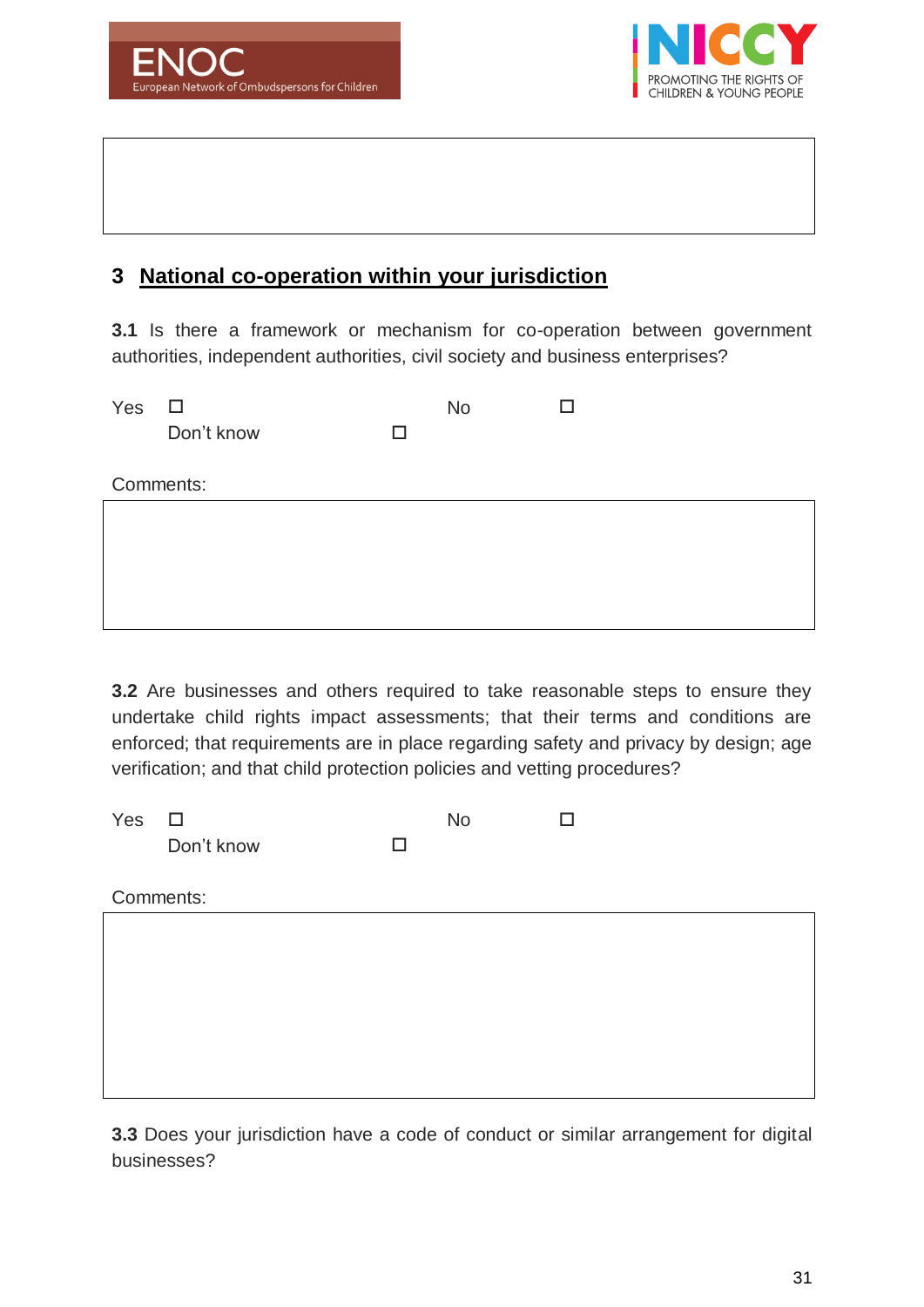|     | <b>ENOC</b><br>European Network of Ombudspersons for Children |                          |           |   | <b>INICCY</b><br>PROMOTING THE RIGHTS OF<br><b>CHILDREN &amp; YOUNG PEOPLE</b> |
|-----|---------------------------------------------------------------|--------------------------|-----------|---|--------------------------------------------------------------------------------|
| Yes | H<br>Don't know                                               | $\overline{\phantom{a}}$ | <b>No</b> | П |                                                                                |
|     | Is this statutory?                                            |                          |           |   |                                                                                |
| Yes | $\Box$<br>Don't know                                          | П                        | <b>No</b> | □ |                                                                                |
|     | Please provide details:                                       |                          |           |   |                                                                                |
|     |                                                               |                          |           |   |                                                                                |

# **4 Reporting and remedies**

**4.1** Do children, their parents/carers or legal representatives have access to reporting mechanisms (including for the reporting of child abuse material)?

| Yes                                  | Don't know      | П | <b>No</b> |   |  |  |  |
|--------------------------------------|-----------------|---|-----------|---|--|--|--|
| 4.2 Can reports be made anonymously? |                 |   |           |   |  |  |  |
| Yes                                  | □<br>Don't know | П | <b>No</b> | П |  |  |  |
|                                      | Comments:       |   |           |   |  |  |  |
|                                      |                 |   |           |   |  |  |  |
|                                      |                 |   |           |   |  |  |  |

**4.3** Do children and parents/carers have access to support services, helplines and counselling?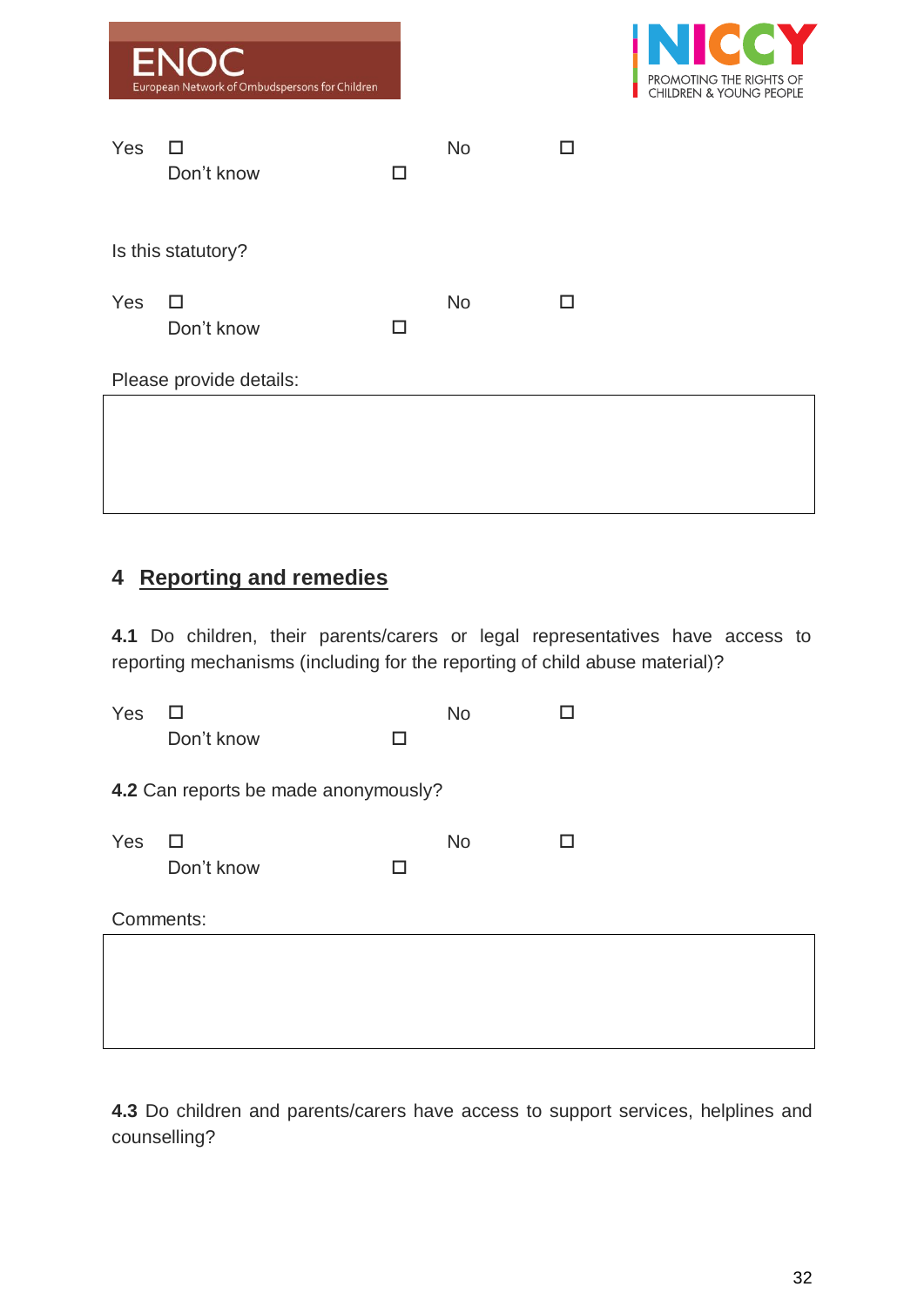|                         | ENOC<br>European Network of Ombudspersons for Children                                                                             |    |                |        | <b>NICCY</b><br>PROMOTING THE RIGHTS OF<br><b>CHILDREN &amp; YOUNG PEOPLE</b> |
|-------------------------|------------------------------------------------------------------------------------------------------------------------------------|----|----------------|--------|-------------------------------------------------------------------------------|
| Yes                     | $\Box$<br>Don't know                                                                                                               | П  | <b>No</b>      | $\Box$ |                                                                               |
|                         | Comments:                                                                                                                          |    |                |        |                                                                               |
|                         |                                                                                                                                    |    |                |        |                                                                               |
| remedies?               | 4.4 Do children, their parents/carers or legal representatives have access to                                                      |    |                |        |                                                                               |
| Yes                     | П<br>Don't know                                                                                                                    | П  | <b>No</b>      | □      |                                                                               |
|                         | 4.5 Does this include rights to correction; removal of unlawful content; apologies;<br>compensation (including from perpetrators)? |    |                |        |                                                                               |
| Yes $\square$           | Don't know                                                                                                                         | ΙI | <b>No</b>      | $\Box$ |                                                                               |
|                         | Comments:                                                                                                                          |    |                |        |                                                                               |
|                         |                                                                                                                                    |    |                |        |                                                                               |
| $Y_{\mathsf{AC}}$ $\Pi$ | 4.6 Is child friendly information provided on reporting and remedies?                                                              |    | N <sub>0</sub> |        |                                                                               |

| 100 |            |   | 1 N V | ┙ |  |
|-----|------------|---|-------|---|--|
|     | Don't know | ப |       |   |  |
|     |            |   |       |   |  |
|     |            |   |       |   |  |
|     |            |   |       |   |  |
|     | Comments:  |   |       |   |  |
|     |            |   |       |   |  |
|     |            |   |       |   |  |
|     |            |   |       |   |  |
|     |            |   |       |   |  |
|     |            |   |       |   |  |
|     |            |   |       |   |  |
|     |            |   |       |   |  |
|     |            |   |       |   |  |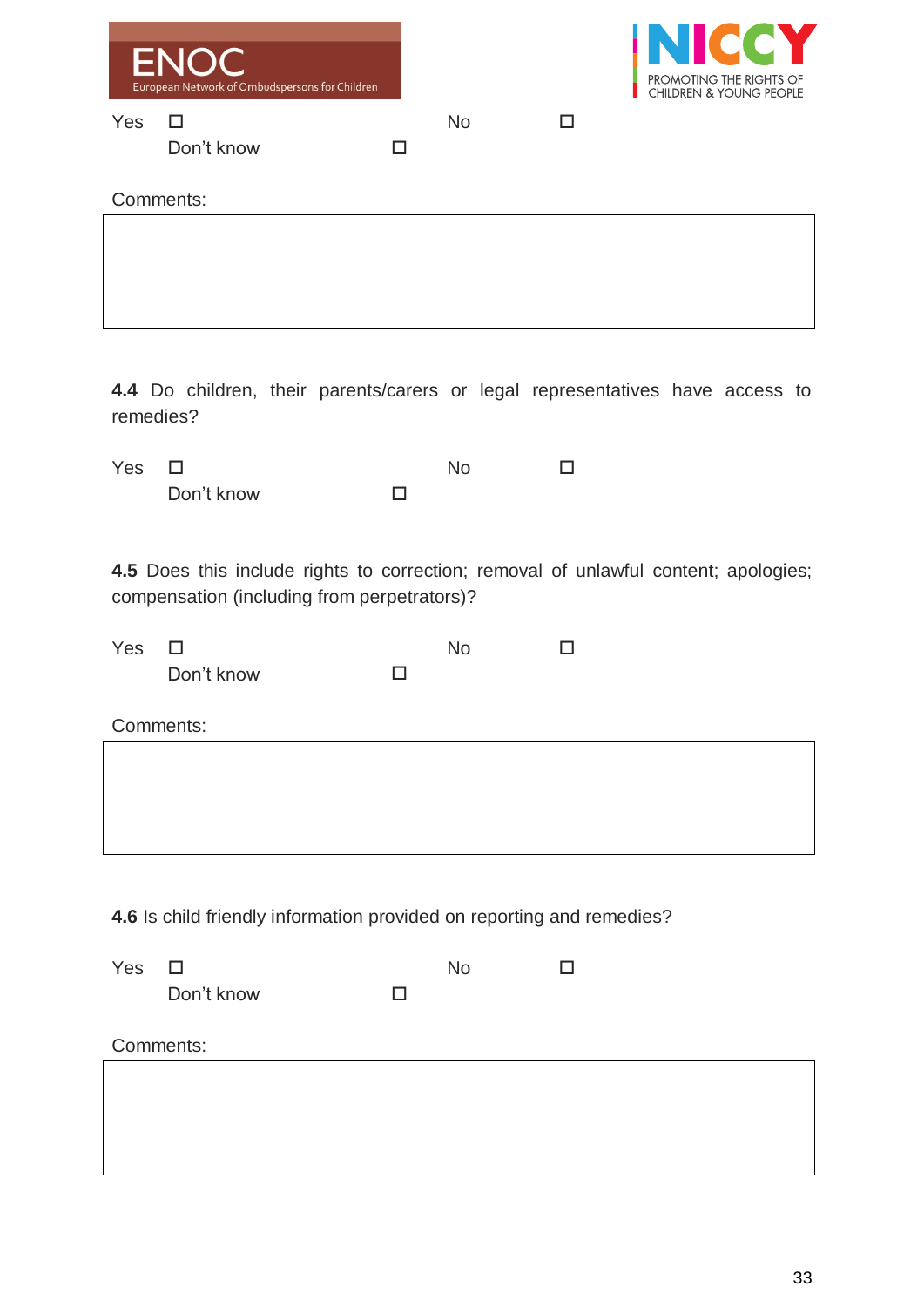



# **5 International co-operation**

#### **5.1** Has your jurisdiction ratified the following instruments?

Optional Protocol to the United Nations Convention on the Rights of the Child on the sale of children, child prostitution and child pornography (2000);

| Yes                                                                                                                                                                                              | Don't know                                                                                                                  | □      | <b>No</b> |    |  |  |
|--------------------------------------------------------------------------------------------------------------------------------------------------------------------------------------------------|-----------------------------------------------------------------------------------------------------------------------------|--------|-----------|----|--|--|
|                                                                                                                                                                                                  | Optional Protocol to the United Nations Convention on the Rights of the Child, and on a<br>communications procedure (2011); |        |           |    |  |  |
| Yes                                                                                                                                                                                              | H<br>Don't know                                                                                                             | □      | <b>No</b> | П  |  |  |
| Council of Europe Convention for the Protection of Individuals with regard to Automatic Processing of<br>Personal Data (ETS No. 108);                                                            |                                                                                                                             |        |           |    |  |  |
| Yes                                                                                                                                                                                              | H<br>Don't know                                                                                                             | П      | <b>No</b> | П  |  |  |
| Convention on Cybercrime (ETS No. 185) and its Additional Protocol concerning the criminalisation of<br>acts of a racist and xenophobic nature committed through computer systems (ETS No. 189); |                                                                                                                             |        |           |    |  |  |
| Yes                                                                                                                                                                                              | H<br>Don't know                                                                                                             | □      | <b>No</b> | ΙI |  |  |
| Council of Europe Convention on Action against Trafficking in Human Beings (CETS No. 197);                                                                                                       |                                                                                                                             |        |           |    |  |  |
| Yes                                                                                                                                                                                              | H<br>Don't know                                                                                                             | $\Box$ | <b>No</b> | ΙI |  |  |
| Council of Europe Convention on the Protection of Children against Sexual Exploitation and Sexual<br>Abuse (CETS No. 201).                                                                       |                                                                                                                             |        |           |    |  |  |
| Yes                                                                                                                                                                                              | Don't know                                                                                                                  | □      | <b>No</b> | П  |  |  |

**5.2** Is there an adequate legal basis/treaties/other mechanisms to ensure international co-operation, including making and executing requests for assistance and information?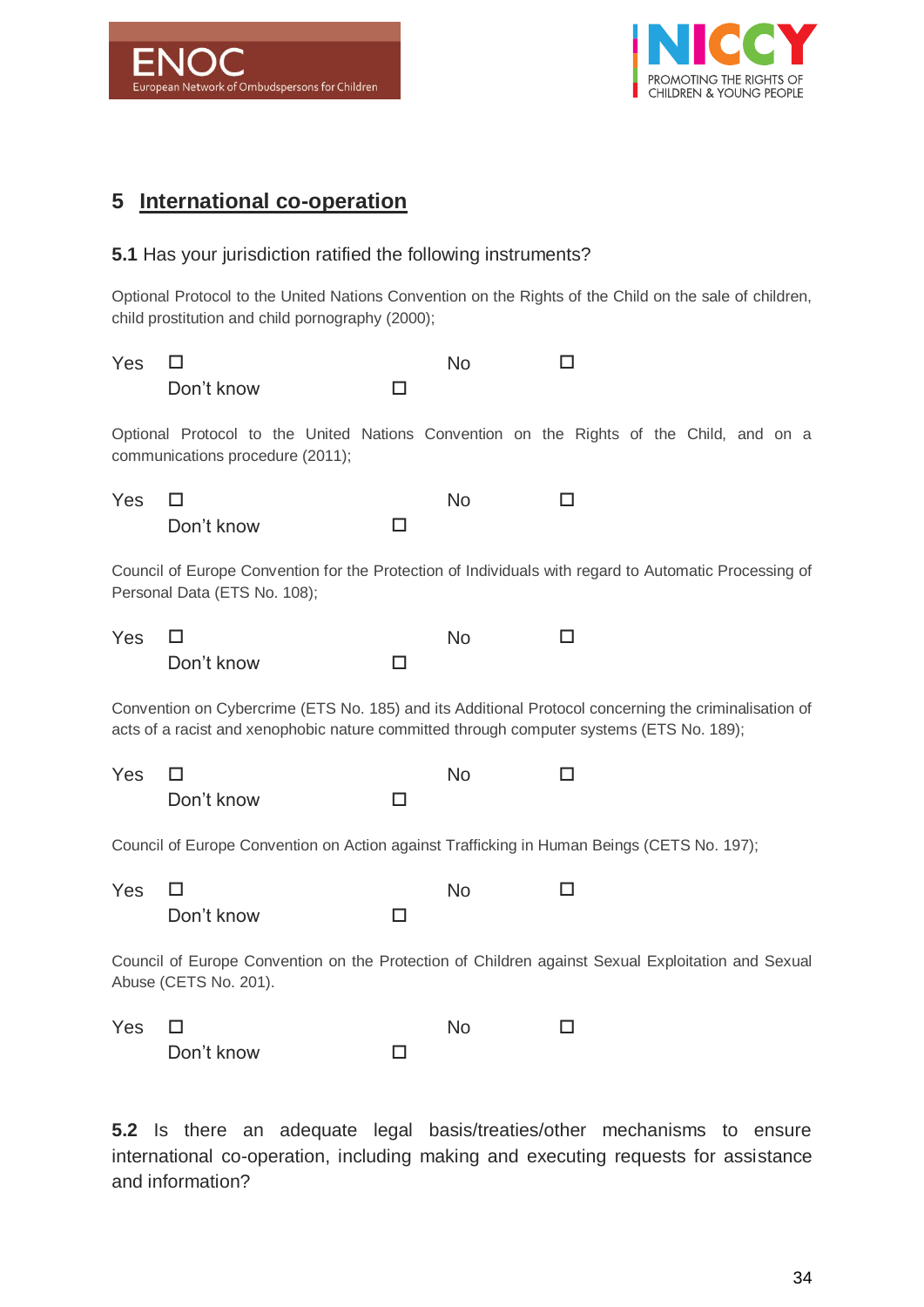|           | <b>ENOC</b><br>European Network of Ombudspersons for Children |  |           |   | <b>INICCY</b><br>PROMOTING THE RIGHTS OF<br><b>CHILDREN &amp; YOUNG PEOPLE</b> |  |
|-----------|---------------------------------------------------------------|--|-----------|---|--------------------------------------------------------------------------------|--|
| Yes       | $\mathbf{L}$<br>Don't know                                    |  | <b>No</b> | П |                                                                                |  |
| Comments: |                                                               |  |           |   |                                                                                |  |
|           |                                                               |  |           |   |                                                                                |  |

**5.3** Can criminal justice agencies connect with INTERPOL in relation to child sex abuse material and ICANN in relation to identifying and removing web addresses which promote child sex abuse or other child abuse material?

| Yes | $\Box$     |   | <b>No</b> |  |
|-----|------------|---|-----------|--|
|     | Don't know | п |           |  |
|     |            |   |           |  |
|     | Comments:  |   |           |  |
|     |            |   |           |  |
|     |            |   |           |  |
|     |            |   |           |  |
|     |            |   |           |  |
|     |            |   |           |  |

# **6 Advice of ENOC offices**

**6.1** Are there examples of best practice from your jurisdiction, such as, children's involvement in policy development, production of accessible terms and conditions, child friendly reporting mechanisms?

Please provide details:

**6.2** What are the priority areas for the work of your office in relation to ensuring children's rights in the digital environment?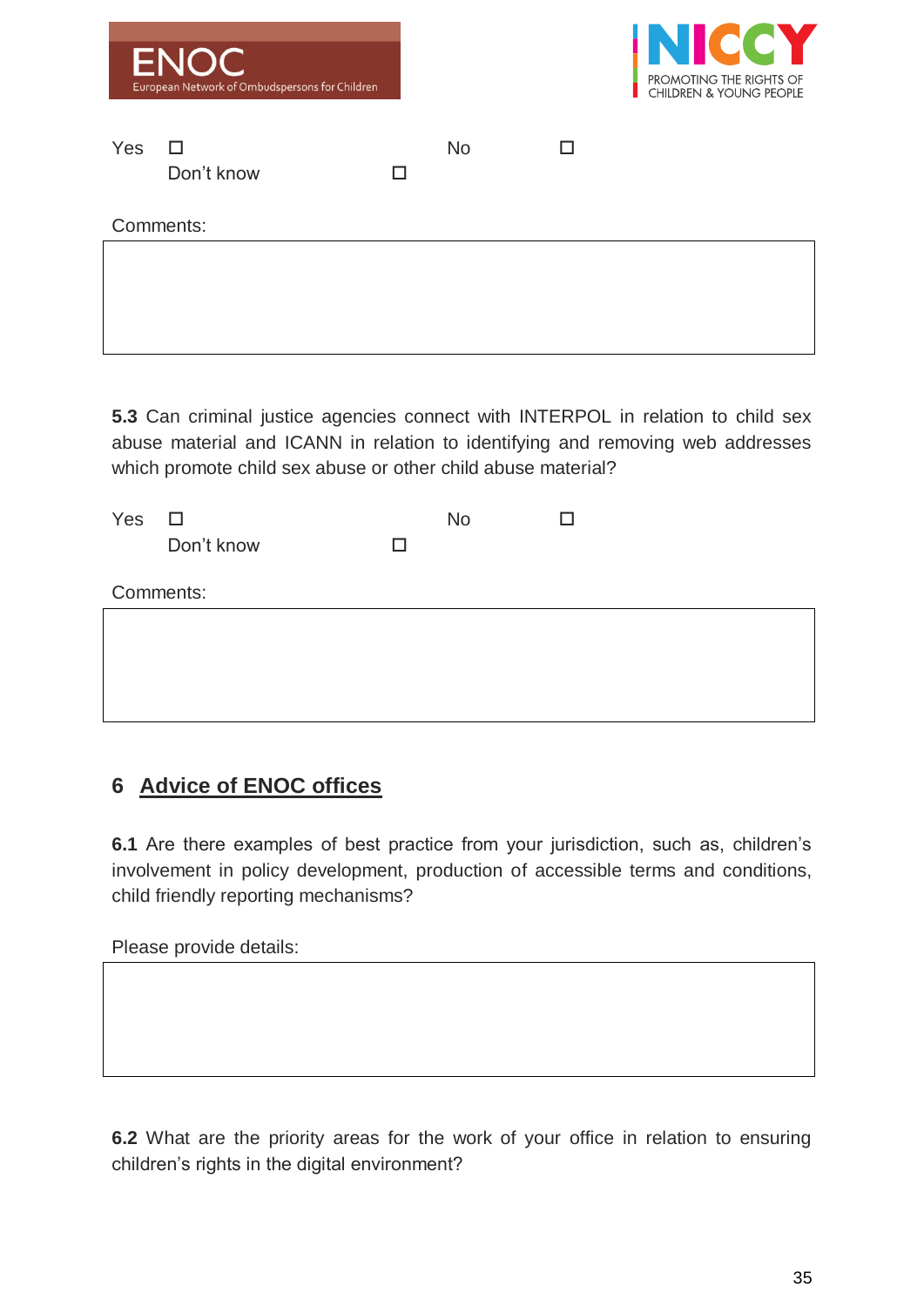



Please provide details:

**6.3** What are the three priority issues which your office advises should be addressed in ENOC's statement on children's rights in the digital environment?

Please provide details:

**6.4** In completing this questionnaire has your office engaged with children and young people and/or drawn on research or evidence which involved children and young people.

| Yes | $\Box$     |   | <b>No</b> | H |  |  |
|-----|------------|---|-----------|---|--|--|
|     | Don't know | ⊔ |           |   |  |  |
|     | Comments:  |   |           |   |  |  |
|     |            |   |           |   |  |  |
|     |            |   |           |   |  |  |
|     |            |   |           |   |  |  |
|     |            |   |           |   |  |  |

#### Any other comments:

Thank you for your time in completing this questionnaire.